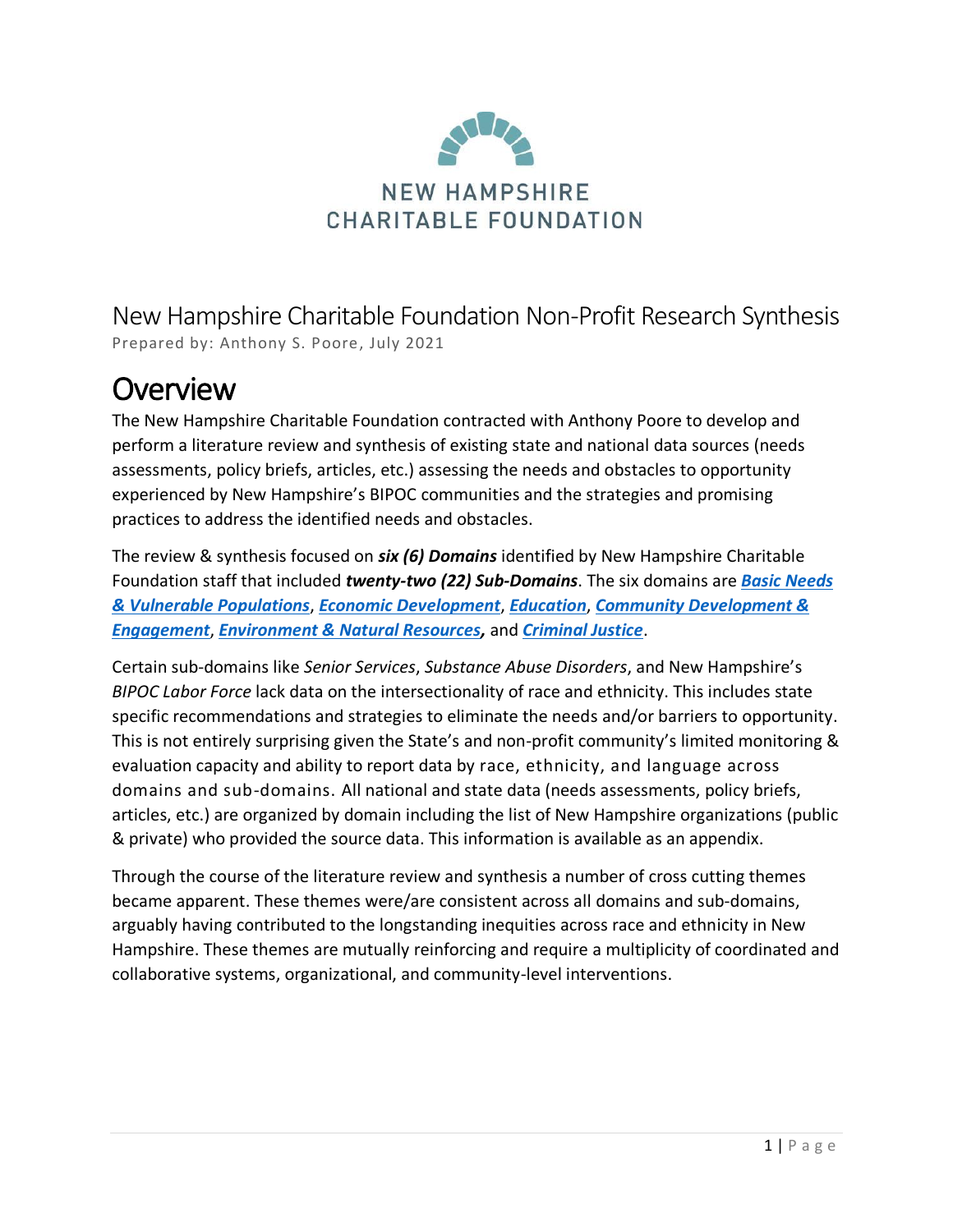#### **Themes Across Domains**

- Many factors have contributed to longstanding inequities in incomes and resources available to racial and ethnic minority populations.
- Systemic and persistent inequities contribute to a lack of access to opportunity for Granite Staters identifying with racial and ethnic minority groups across sectors.
- The negative impact(s) of systemic and persistent inequities are greater for New Hampshire's BIPOC communities than the majority population.
- While New Hampshire's BIPOC communities are impacted by the same factors that negatively impact New Hampshire's majority population, New Hampshire's majority population is not always impacted by the same factors that impact New Hampshire's BIPOC communities.
- The perception that New Hampshire is ethnically and racially homogenous is a barrier, and increasingly a distortion of New Hampshire's true demographic profile.
- Public and private sector allies need to respect the voice of those most affected by issues of race and equity by centering their voices, respecting their goals for their communities, and stepping aside and allowing them to serve as spokespeople for their own causes.
- People of color often feel dismissed or unwelcomed when attempting to participate in public meetings, processes, and events.
- Funders and other community-based organizations need to build trust with stakeholders and reflect the communities they serve.
- The ability to break down and report data by race, ethnicity, and language is lacking across domains and sub-domains and should be strengthened.
- Clear and concise definitions of terminology and outcomes are important to ensuring that all stakeholders across sectors are aligned and focused.
- Organizations across sectors need to examine and change internal practices and procedures that serve as barriers to those who need access to our services.
- Existing best practice models across domains should be researched, modified, and used.
- Additional training for people in all sectors is necessary to better understand issues related to equity, inclusion, diversity, and race in New Hampshire.
- New Hampshire needs culturally and linguistically competent services for all.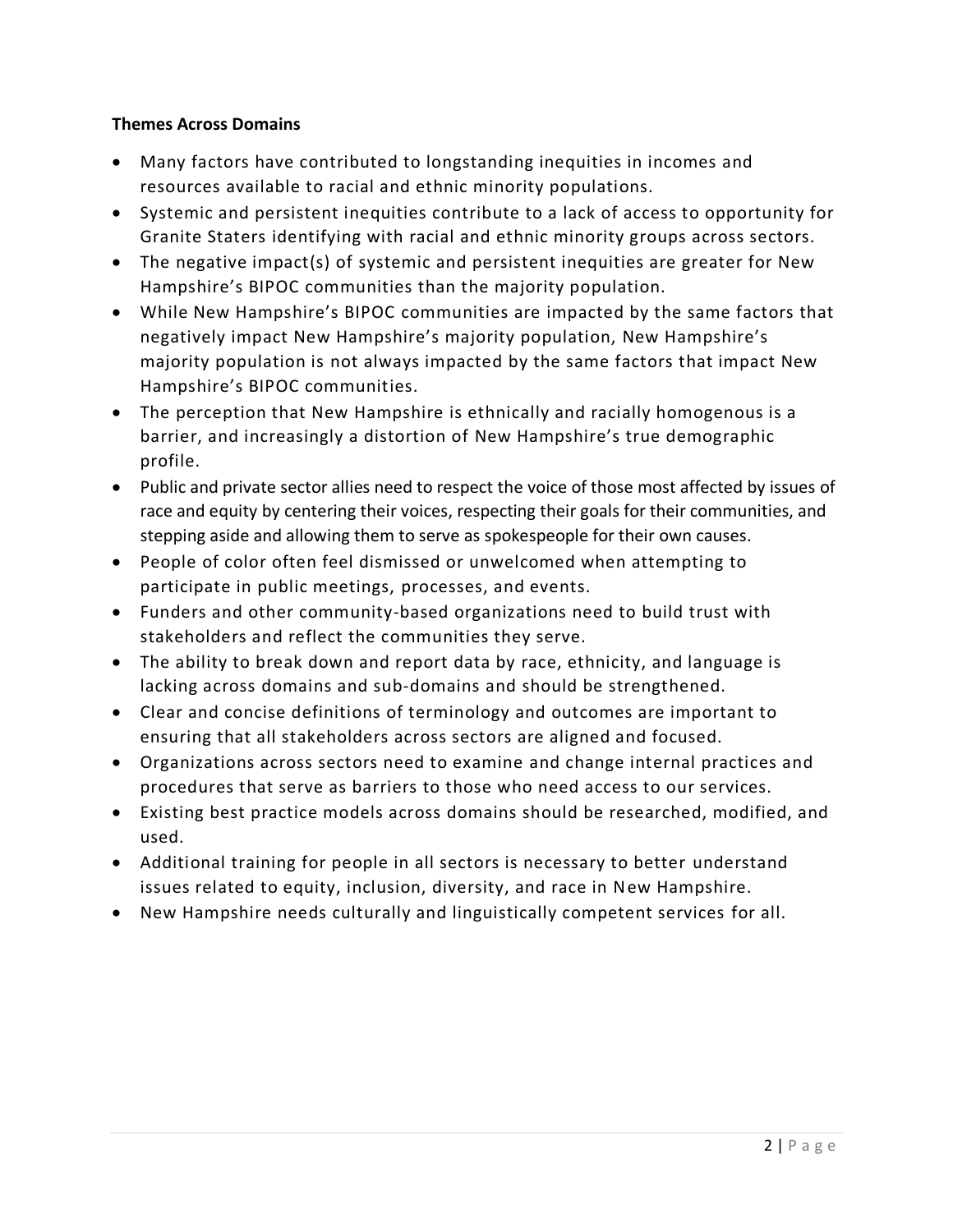## Basic Needs & Vulnerable Populations

## **FOOD SYSTEMS/FOOD INSECURITY**

#### **Key Assumptions & Findings**

- Farmland is vanishing across the country.
- White landowners currently control between 95-98percent of the farmland in the United States and nearly 100percent in the Northeast.
- Access to land is the number one barrier for people of color to feed the communities healthy, fresh food.
- Food insecurity levels are higher among households in poverty , households headed by single parents, and black and brown households.
- Structural changes in employment opportunities, limited income growth for lowincome earners, and differing state and federal policies have affected food insecurity.

#### **Recommendations & Strategies**

- Honor indigenous sovereignty
- Land acquisition and linking
- Farmer resources & training
- Develop supportive policies and advocacy opportunity.
- Increase the maximum allotment of SNAP benefits.
- Increase the minimum allotment of SNAP benefits.
- Increase SNAP eligibility
- Innovations in the food industry and food production systems
	- o Urban and vertical agriculture
	- o Improve sustainability, reduce waste.
- Focus on regional food systems.

## **AFFORDABLE HOUSING**

- Continued lack of supply of affordable home ownership and rental opportunities.
- Significant impediments continue to impact housing choice for protected class members in New Hampshire.
- The lack of quantitative data on the prevalence of housing discrimination in the state is a recurring impediment.
- Income inequality is compounded by income-based housing segregation resulting in vast inequalities in neighborhoods' social, economic, educational, and political resources.
- Income-based segregation perpetuates generational poverty and disadvantage.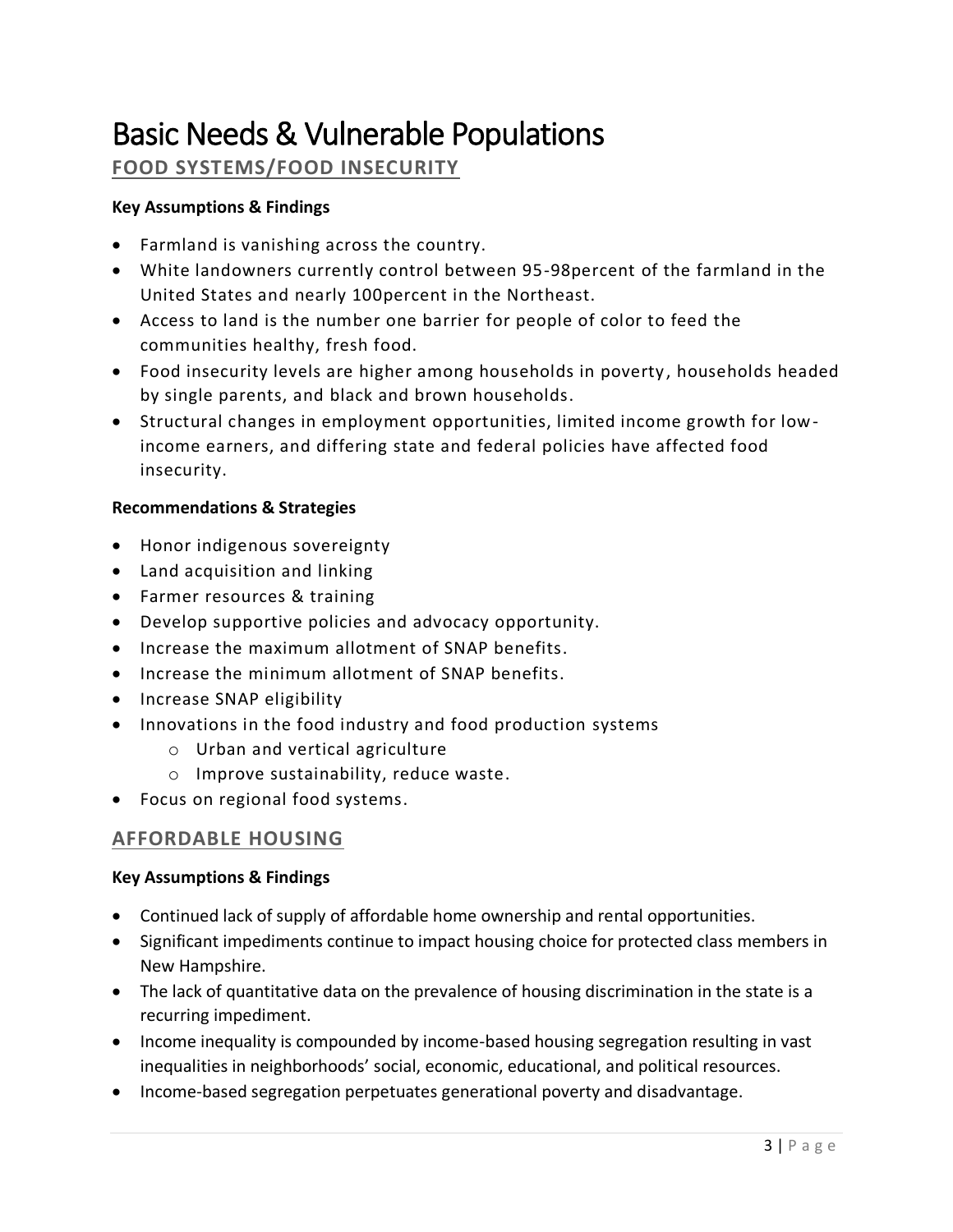- Land use controls, such as local zoning ordinances, are a key factor in the creation or suppression of economically diverse communities.
- Municipalities' use of high acreage minimum lot size, low density requirements, and other overly restrictive zoning ordinances to control growth, act to limit affordable housing development.
- People of color concentrated in the poorest neighborhoods faced conditions and access to opportunity far below the state average. In addition, one census tract in Manchester now meets HUD's definitions of racially/ethnically concentrated areas of poverty.
- Housing problems, including high costs and incomplete facilities, have disproportionate impacts on certain groups in New Hampshire.

- Increase supply of affordable rental and home ownership opportunities.
- Homebuyer counseling and education programs are one of the most effective vehicles to increase prospective new homebuyers' access to the most favorable lending programs.
- Create a Fair Housing and Equity Panel to review progress on impediments.
- Increase institutional cultural competency.
- Create a Five-Year Equity Education and Training Plan.
- Continue work and messaging on land use controls and affordable housing.
- Renew efforts to prohibit source-of-income discrimination.
- Continue to collaborate on and enhance fair housing training and informational programs.

## **HOMELESSNESS**

#### **Key Assumptions & Findings**

- Discriminatory housing policies throughout our country's history have prevented people of color from building wealth and have resulted in disproportionate rates of poverty and homelessness. Disparities are often interrelated and compounding.
- Black/African American people are slightly more prevalent in New Hampshire's homeless population compared to the national population.
- Hispanic/Latino descent are considerably over-represented among New Hampshire's homeless population.
- While the Native Hawaiian/Pacific Islander population makes up the smallest percentage of people in New Hampshire, the rate of homelessness among this population is the largest.

#### **Recommendations & Strategies**

• All housing and homeless policy recommendations and program initiatives need to be assessed and developed through a racial equity lens.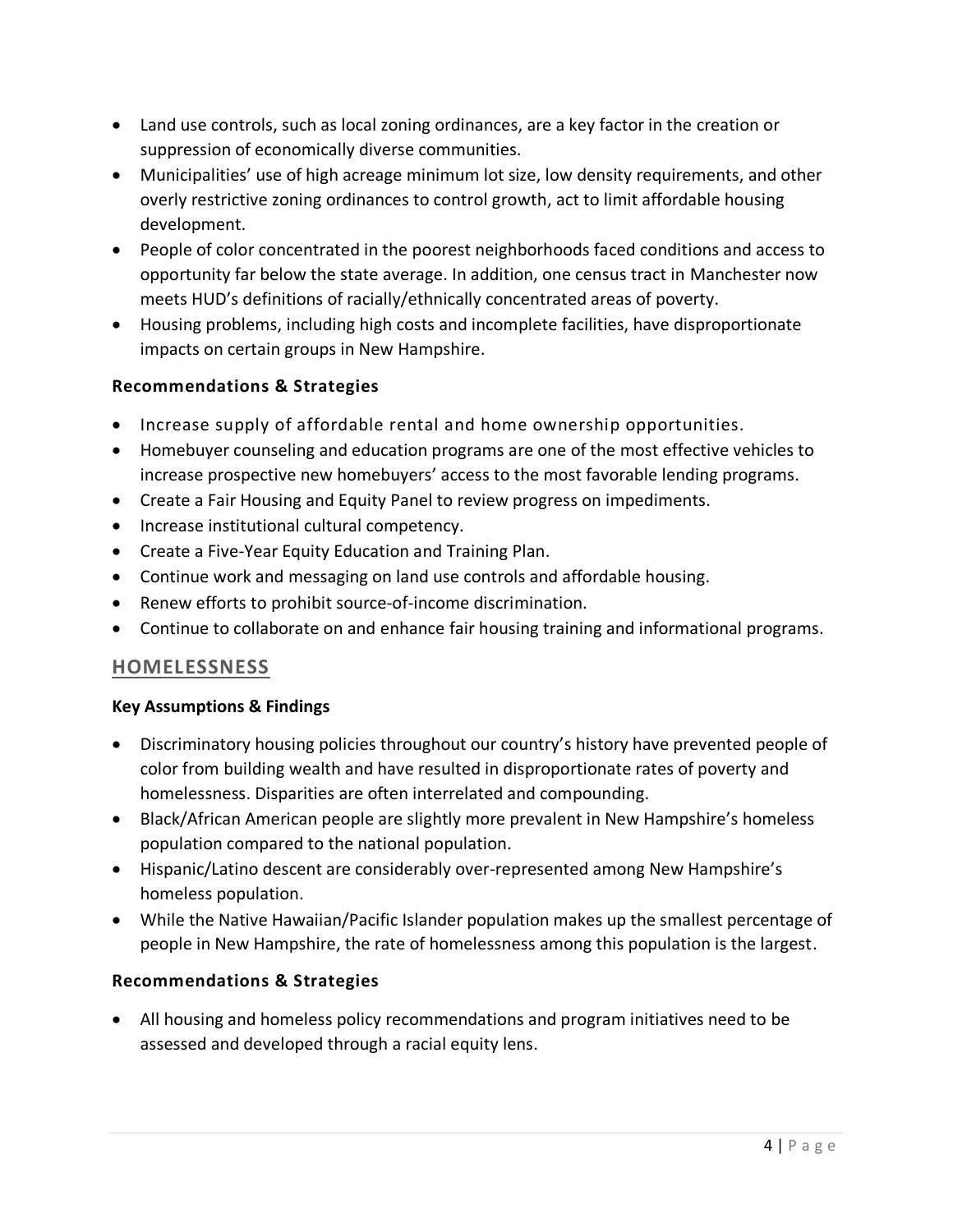## **BEHAVORIAL HEALTH**

- Equity was the lowest scoring domain from the 2020 Children's Behavioral Health Assessment, as it was in 2017.
- Within that domain, Inclusive Participation (the degree to which diverse groups/individuals are involved in decision making), the development of Culturally and Linguistically Competent Programming, and the availability and use of Equity - Related Data are least developed.
- The ability to break down and report data by race, ethnicity, and language is lacking in the Children's Behavioral Health field.
- Research studies often do not include people of color or even a breakdown of findings based on race. As a result, findings often lack vital information necessary to understand the impact on these groups.
- Equity-related resources are hard to come by, and implementation is perceived as lacking in quality, especially beyond more racially diverse (i.e. urban) areas of the state.
- The perception that New Hampshire is ethnically and racially homogenous is a barrier, and increasingly a distortion of our true demographic profile (particularly for children, who demonstrate the greatest diversity of any population segment).
- BIPOC mental health statistics indicate a need for mental healthcare reform to adequately address the inequities experienced by people of color and their communities.
- BIPOC communities are more susceptible to mental health problems and less likely to utilize available services.
- BIPOC youth are more likely to end up in the criminal justice system when they have a mental illness.
- Indigenous Americans report the highest rates of PTSD, alcohol abuse, and mental illnesses overall.
- Those who identify as two or more races report more mental illnesses.
- Cultural differences and misunderstandings with health care providers seem to contribute to diagnostic problems for BIPOC patients.
- Black adults are more likely to report persistent symptoms of emotional distress than white adults. Yet only one in three black Americans who needs support gets it.
- An important factor contributing to greater mental illness among people of color is the trauma they experience from encounters with prejudice and discrimination.
- Research suggests that stress related to daily discrimination negatively impacts minority mental health, and this leads to worse physical health, as well.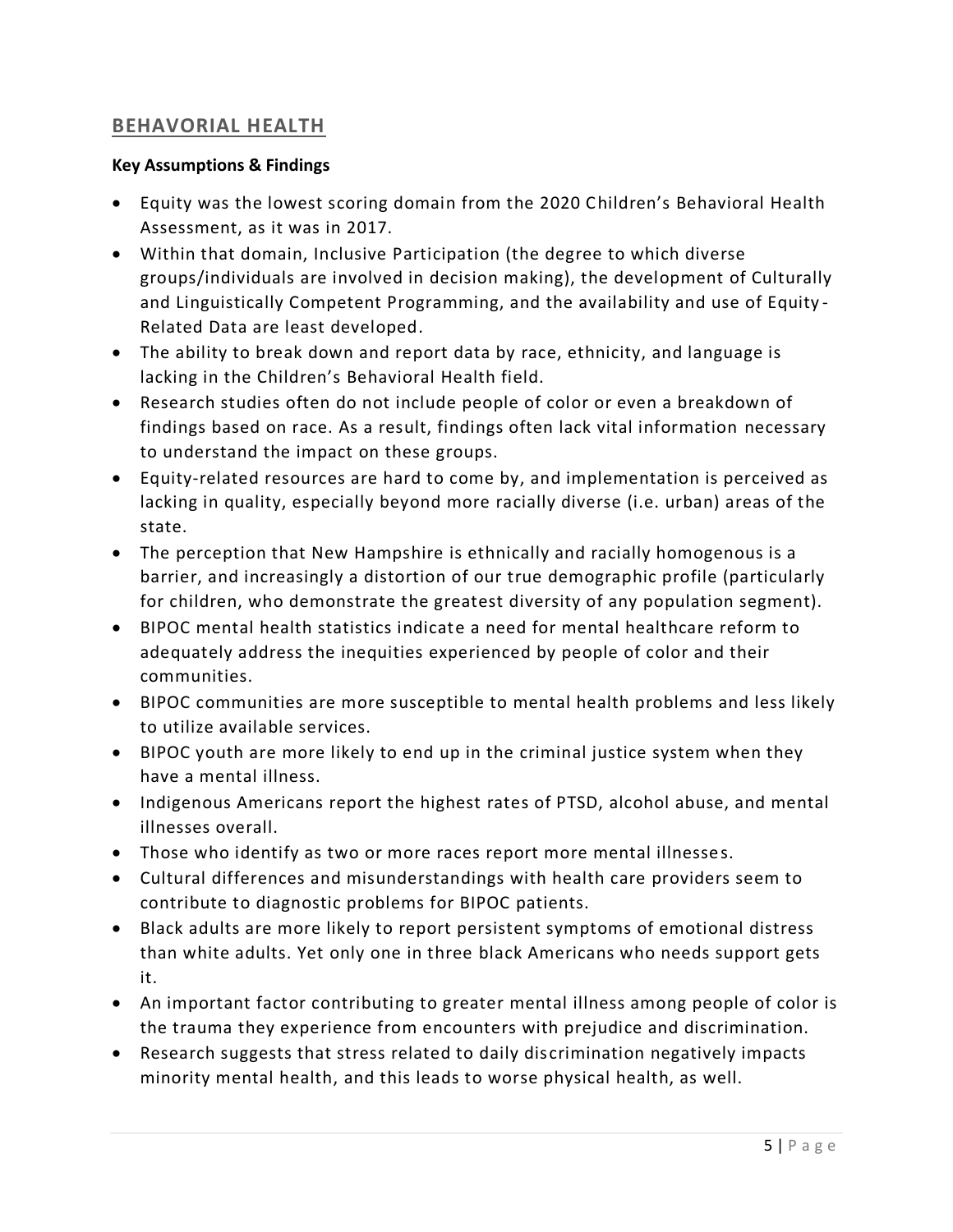- BIPOC communities are also more likely to be treated differently when it comes to mental health problems. Such disparities range from misdiagnosis to disproportionate and even inappropriate consequences for behaviors related to mental health conditions.
- The stigma around mental health and illness is often a barrier to treatment for BIPOC communities.
- BIPOC communities are more reluctant to acknowledge mental health issues and less willing to seek out related services.
- Discomfort discussing racism with white therapists can be a deterrent to treatment.
- Racial and ethnic minorities experience a variety of mental healthcare access barriers.
- Stigma, racism, and discrimination can pose significant challenges to equity in mental health access and outcomes.
- Refugee populations often leave their host countries under traumatic stress and experience harrowing and dangerous journeys in route to the U. S.
- Stressful resettlement experiences, resulting in frequent trauma, depression, anxiety, and adjustment disorders, especially in refugee children, are all-toocommon occurrences.

- Stakeholders believe New Hampshire needs equal access, and culturally and linguistically competent services for all.
- Increase the availability of BIPOC mental health professionals.
- Enhance the cultural competency of the mental health workforce.
- Increase use of mental health treatment in place of punitive approaches for BIPOC communities in the legal system (e.g., "problem-solving courts")
- Include race and discrimination in mental health research.
- Screening and use of culturally appropriate, evidence-based treatments for refugee populations (e.g., trauma systems therapy for refugees), tailored to individual needs, are vital parts of community wellbeing.

## **DISABILTY SERVICES**

- The economic disparities between people with disabilities and people without disabilities are significant. The poverty rate for people with disabilities is 19.6 percent, compared to 5.8 percent for people without disabilities.
- Significant challenges for racial justice in the disability community.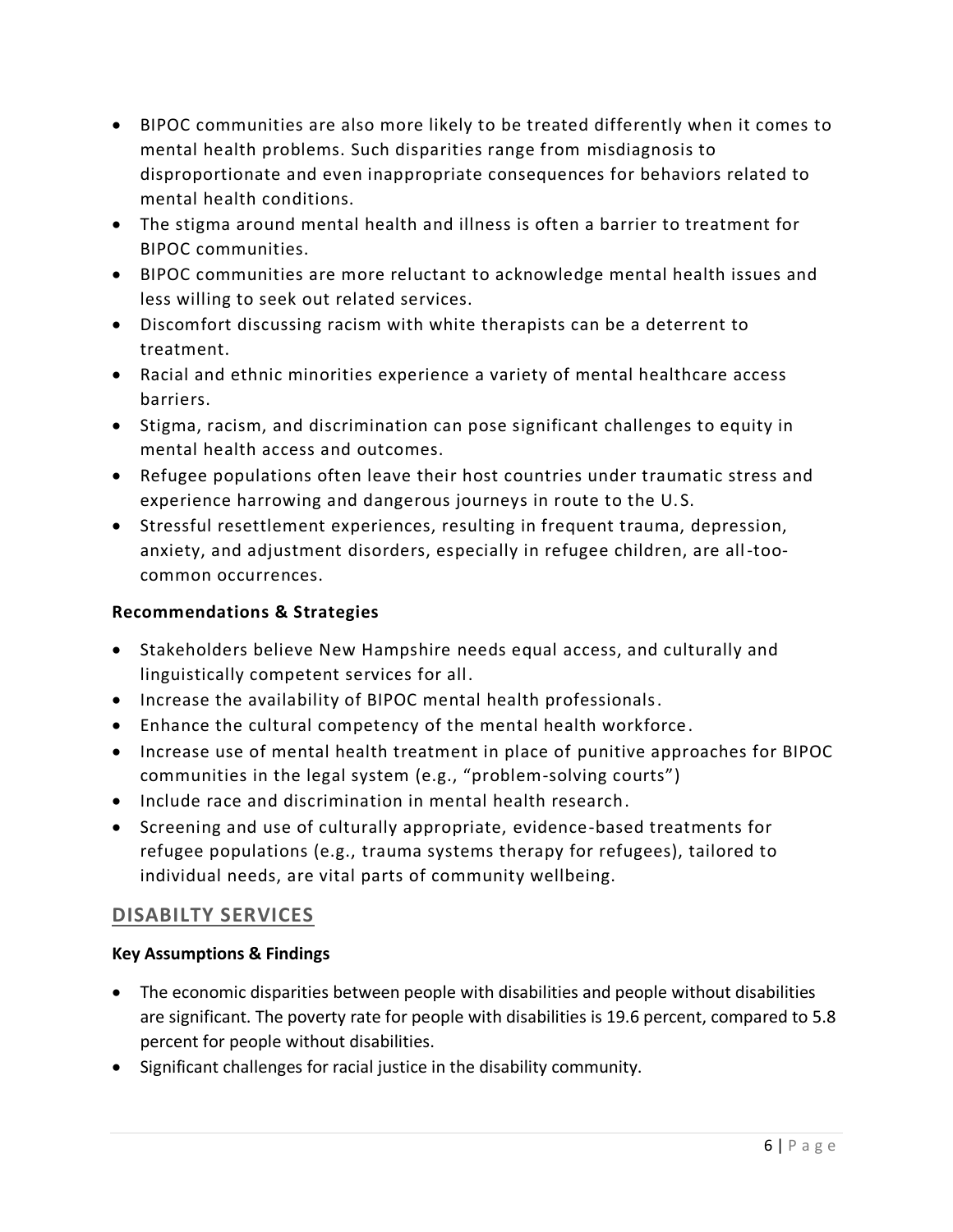- Black people and people of color with disabilities are doubly at risk, facing layers of discrimination.
- Almost 40 percent of African Americans with disabilities live in poverty, compared with 24 percent of Non-Hispanic Whites, 29 percent of Latinos and 19 percent of Asians. People of color with disabilities seem to face double marginalization, discrimination and stigma that lead to poor socioeconomic outcomes.
- Nationally, two-thirds (67 percent) of African American families with a disability were unbanked or underbanked, compared with 40 percent of Non-Hispanic White households, 54 percent of Latinos and 40 percent of Asians.
- People with disabilities reported higher rates of foreclosure and debt collection issues than people without disabilities.

- Examine & change internal practices and procedures that serve as barriers to those who need access to our services.
- Integrate financial capabilities training into social and human service delivery.
- Engage the Communities of People with Disabilities and People of Color
- Organizations should reflect the communities they serve and implement practices that ensure employees from all backgrounds have the opportunity to contribute, advance, and thrive.
- Recruitment networks can be broadened to include non-English publications and other media, as well as outreach to community churches and organizations that serve specific ethnic groups.
- New Hampshire's disability services agencies must work with immigrant and refugee communities to ensure members in these communities who have disabilities are getting the services and supports that they need.

## **SENIOR SERVICES**

#### **Key Assumptions & Findings**

• **NO** available data on the intersection of race and the provision of senior services.

#### **Recommendations & Strategies**

• Unable to locate state specific sub-domain recommendations & strategies.

## **ADVOCACY/REPRESENTATION FOR MOST VULNERABLE**

#### **Key Assumptions & Findings**

• Immigrants often do not understand the openness of our culture, and their legal rights, causing them to "keep their heads down" with respect to landlords and public authorities, for fear of potential retribution if they raise concerns.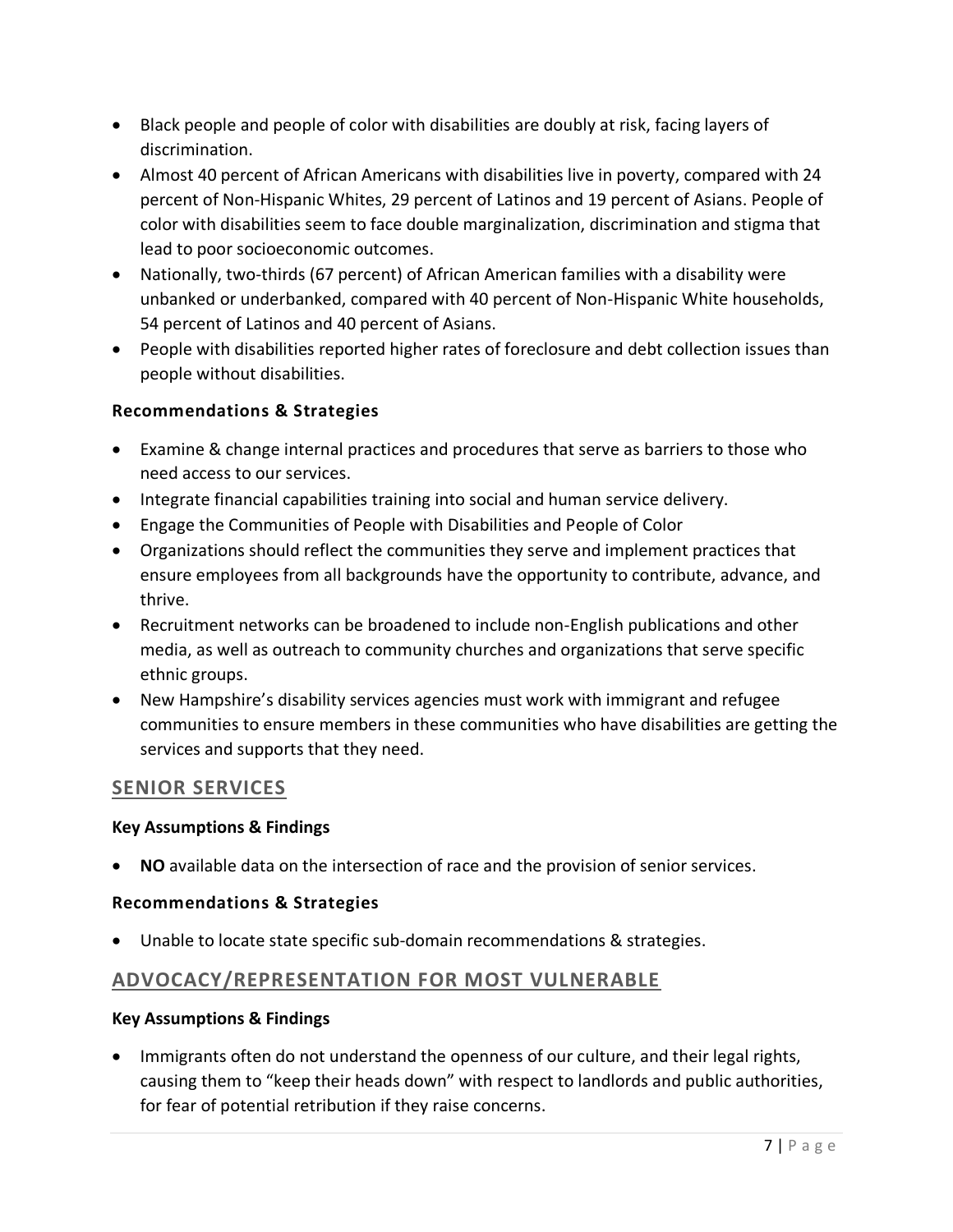- Language can be a significant barrier to effectively communicating information to the public, as well as to public engagement.
- Feelings of not being welcomed may be playing a role. One stakeholder expressed the view that people of color in Manchester almost universally feel dismissed and unwelcomed when trying to participate in public processes.
- There is a greater need for resources at the community-organizing level, and for statewide organizations to coordinate more closely with local community groups and citizens.
- The New Hampshire ACLU states a nationwide attempt to censor discussions of race in the classroom is underway.

- Improved systems of care
- School discipline reform
- 10-year Mental Health Plan, ensuring that children have access to comprehensive home and community-based supports and services
- Complement Multi-Tiered System of supports for Behavioral Health and Wellness (MTSS-B).

#### **Healthcare Access**

- People of color experience more barriers in their access to health care, and consequently suffer from many chronic health issues at higher levels.
- From higher infant-mortality rates to more frequent cases of obesity, heart disease, and lung disease, people of color suffer disproportionately, often due to having a harder time receiving care.
- Health insurance beyond the initial eight-month period is currently unavailable to African refugee families.
- Access to interpreter services, and ethnically matched professionals and paraprofessionals is available but still limited.
- There is a need for primary care and prevention that extends beyond refugee health screening.
- There is a need for the identification and treatment of emerging chronic illness including diabetes.
- There is a need for cultural competence training in health communication for families.
- There is a need for refugee family health literacy.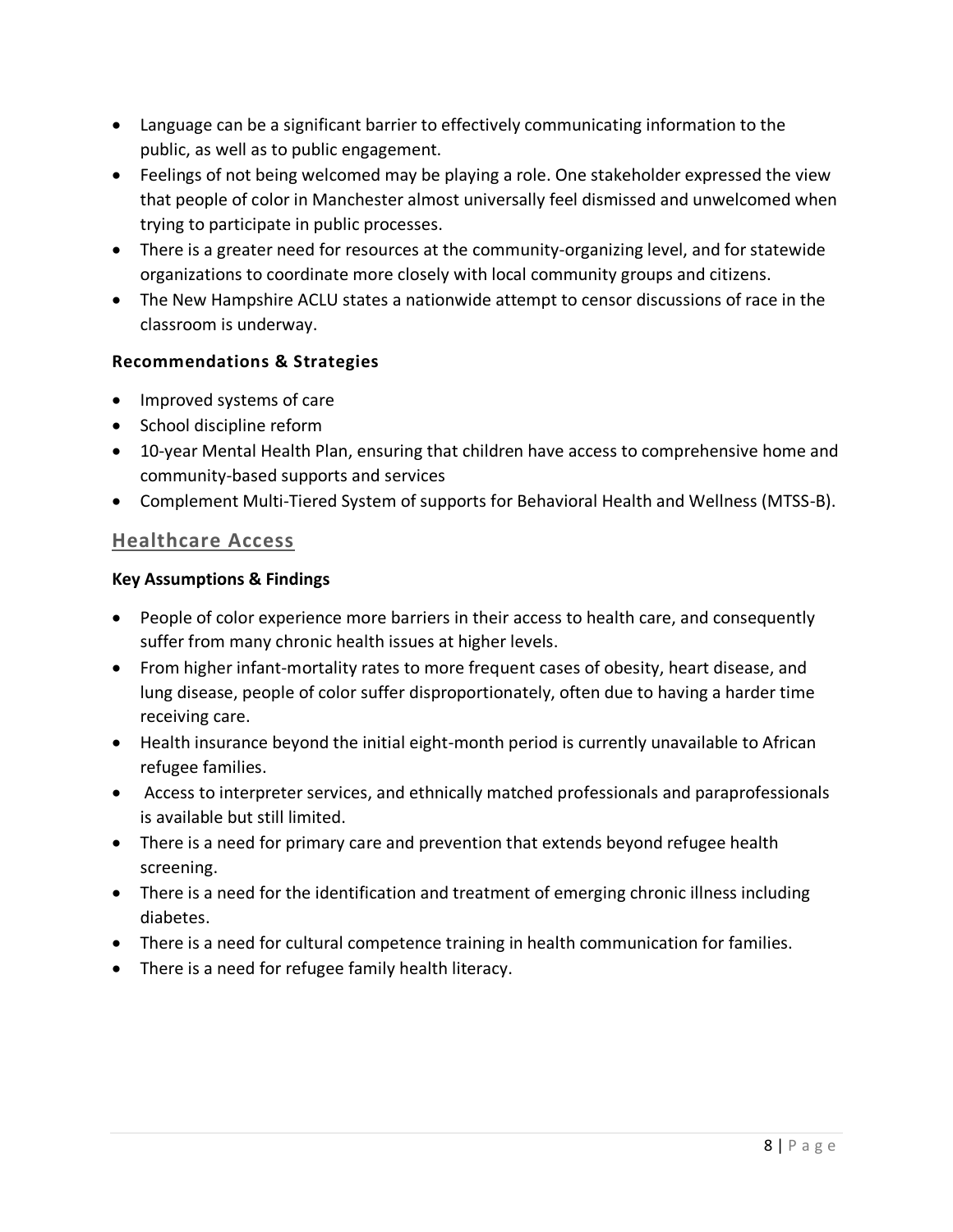- Training health system organizations on the Culturally Effective Organizations framework
- Advocating for continuous professional development of health systems staff on cultural competency and racial justice.
- Identify the infrastructure and capacity to support health equity initiatives.
- Ensure that the voices of New Hampshire's racial and ethnic individuals and communities are heard.
- Increase opportunities for diverse voices to actively participate in continuous improvement of health care systems.
- Identify benchmarks and metrics to evaluate priority outcomes.
- Update the language on websites and forms to be more inclusive.
- Re-formatting medical records to better support our transgender and gender nonconforming patients.
- Providing staff training on LGBT+ inclusivity and cultural competency.

## **Substance Abuse Disorder**

#### **Key Assumptions & Findings**

- Blacks and Latinos have limited access to prevention, treatment, and recovery services for substance use disorders.
- While Blacks & Latinos have similar rates of opioid misuse as the general population, in recent years Blacks have experienced the greatest increase in rate for overdose deaths from non-methadone synthetic opioids.
- Among women who reported using alcohol, being African American and less educated were associated with binge drinking, but race/ethnicity and educational level were not associated with binge drinking in men who reported using alcohol.
- Among Asian Americans, chronic liver disease is a leading cause of death. While the cause is not always known, some cases can be initiated by conditions such as chronic alcoholism, obesity, and exposure to hepatitis B and C viruses.
- Among Asian Americans, chronic liver disease is a leading cause of death. While the cause is not always known, some cases can be initiated by conditions such as chronic alcoholism, obesity, and exposure to hepatitis B and C viruses.

#### **Recommendations & Strategies**

• Unable to locate state specific sub-domain recommendations & strategies**.**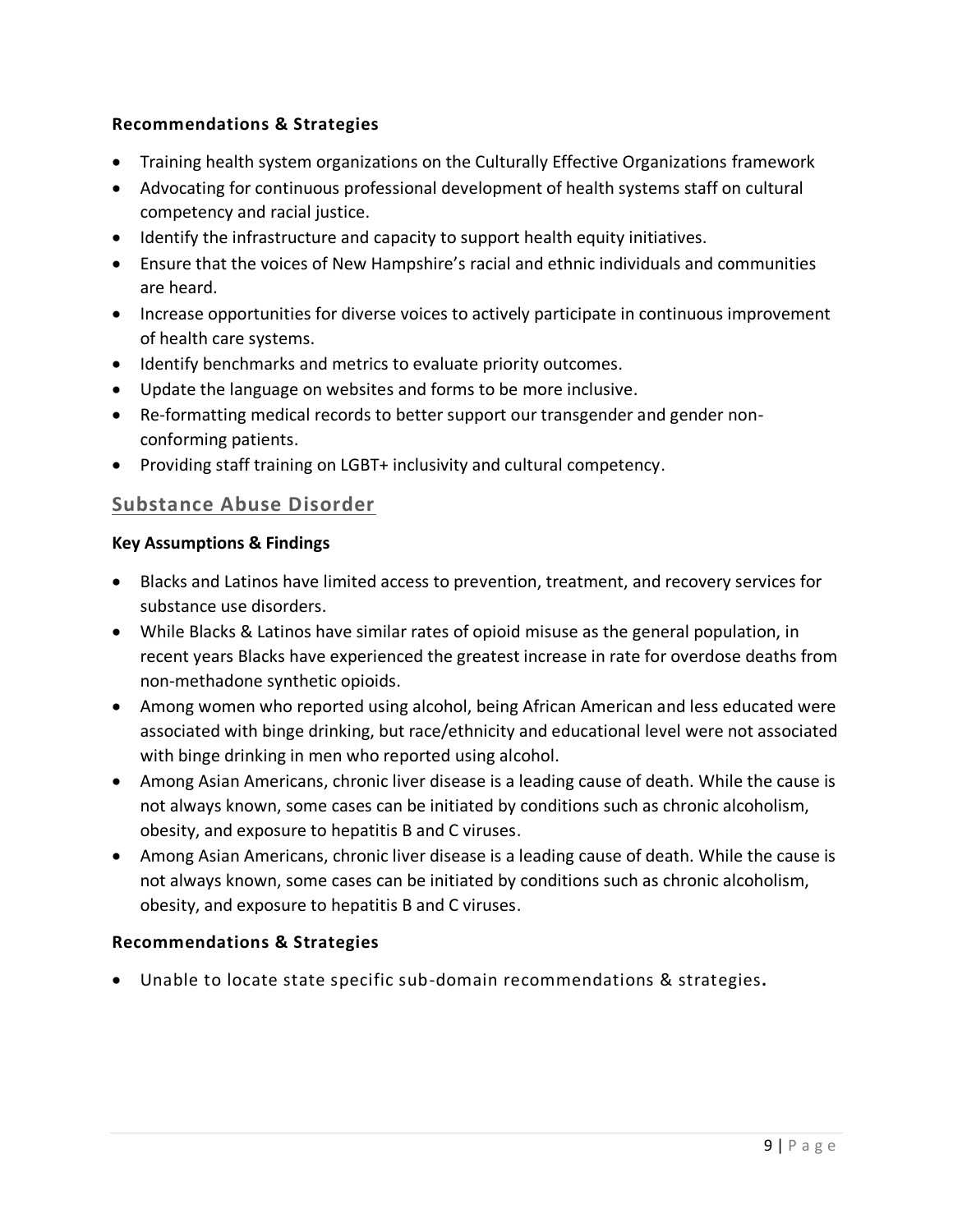## **Family & Youth Supports**

#### **Key Assumptions & Findings**

- Issues of equity and quality and access to early care, health care, information, and other resources — especially for rural and vulnerable families — as needing attention.
- Socioeconomic and political contexts (e.g., social policies about housing and education) lead to individuals' socioeconomic position (e.g., education, income, or occupation), which then impacts their resources and living conditions, greatly reducing some children's opportunities to thrive.
- Social policies and structural factors limit resources and supports that directly impact children's outcomes, especially for low-income and racially and ethnically underrepresented children and their families.
- Statewide, about 10 percent of children were in poverty, while the child poverty rate for Nashua was 14 percent and for Manchester was 22 percent.
- Children in Manchester and Nashua, which are more racially and ethnically diverse cities than the state as a whole, are more likely to face financial hardship at home.
- Many children in New Hampshire who identify as a racial or ethnic minority live in communities where the resources available to friends and neighbors may also be limited, decreasing their abilities to provide support to one another in times of need.

- Expand access and equity and improve transitions for children and their families across the span of early childhood supports, services, and educational environments.
- Ensure equity of opportunity in access to and implementation of programs, services, supports, and policies affecting children and families whether they are offered in or out of homes, by parents, or by professionals.
- Provide culturally and linguistically appropriate information about supports and services in formats that are accessible to families.
- At the state level, bring together medical and dental professional organizations to address systems-level barriers to pediatric oral health preventive services delivery.
- Develop state-level policies and funding to address the barriers to preventive pediatric oral health.
- Addressing early childhood development inequities and disparities requires a deep examination of systems that invisibly maintain and perpetuate inequities.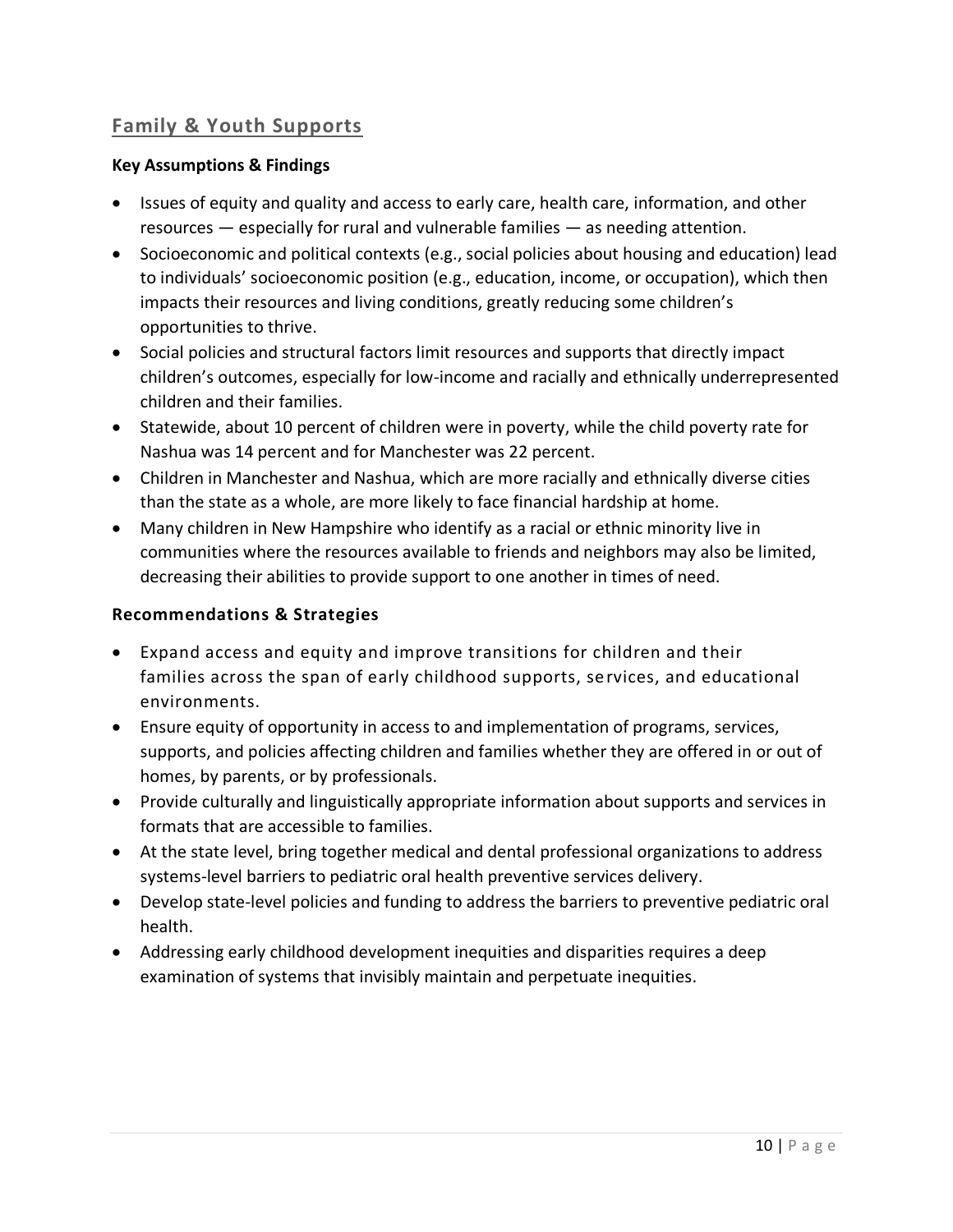## <span id="page-10-0"></span>Economic Development

## **Workforce**

#### **Key Assumptions & Findings**

- Between 2007-2012 minority owned businesses in New Hampshire grew by 26.3 percent.
- Immigrants are 6percent of the state's population, 7 percent of the workforce and 8 percent of entrepreneurs.
- New Hampshire has the highest median income in the country, but it varies greatly, with white Granite Staters making \$11,500 to \$19,000 more than those of other racial and ethnic backgrounds.
- Black, Asian, and Latino men and women have significantly less overall earnings than their White counterparts, according to 2000 Census estimates.
- The poverty rate for individuals identifying as Black or African American was estimated to be 19.8 percent, or roughly one in five individuals living with incomes below poverty levels, nearly three times the poverty rate of non-Hispanic white individuals.
- Those who were Asian, identifying with two or more races, or born outside the United States also experienced higher poverty rates than the state as a whole.
- Households with Black or African American householders had an estimated median income that was statistically indistinguishable from the median incomes for Hispanic households or those with householders identifying as two or more races, the estimate for these households of \$51,630 was 69 cents per every dollar in a non-Hispanic white household's median income.

- Increase awareness of organizations in the economic development arena about systemic and organizational barriers to economic development for the target communities.
- Create an economic development ecosystem map, determine the gaps in it and how it connects with other sector workgroups.
- Build a collaborative network to proactively implement the Community Reinvestment Act (CRA).
- Design an implicit bias assessment to examine systemic policy barriers that exclude people of color.
- Assess the policies, practices and cultural norms that lead to barriers and opportunities in the economic development area.
- Determine how to increase entrepreneurship and employment for people of color, immigrants and low-income individuals.
- Support efforts to promote diversity, equity, and inclusion in the workplace.
- Support efforts to recruit, hire, support and retain qualified employees with diverse backgrounds and experience.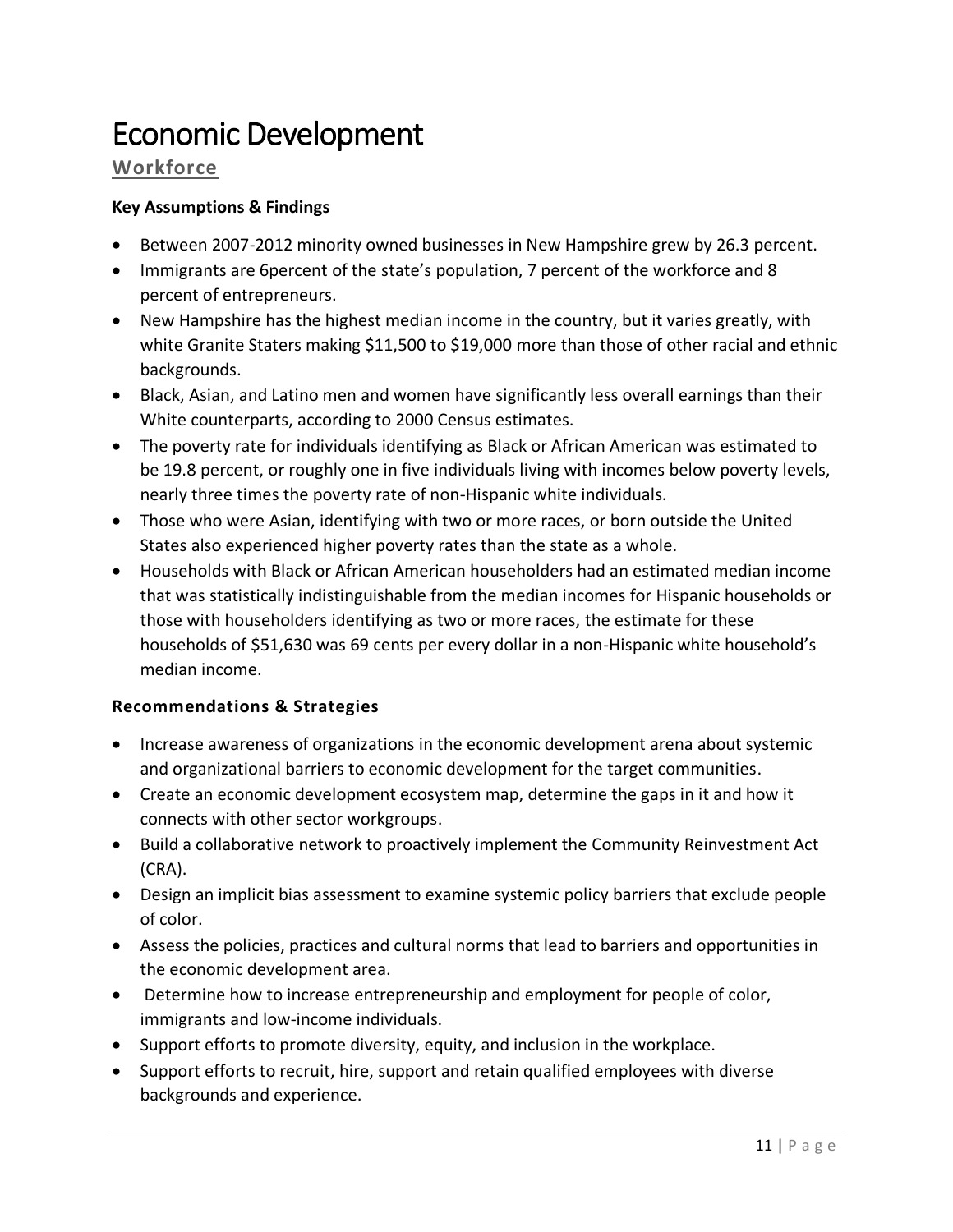## **Labor Force**

#### **Key Assumptions & Findings**

- Regional differences between the ten counties of the state are profound.
- Hillsborough, Grafton, Merrimack, Rockingham, and Strafford have seen increases in their average labor force sizes over time.
- The population increases in children from racial and ethnic minority groups in the state, suggest New Hampshire and its workforce are likely to become more racially and ethnically diverse over time.

#### **Recommendations & Strategies**

Unable to locate state specific sub-domain recommendations & strategies.

#### **Living Wage**

#### **Key Assumptions & Findings**

- New Hampshire Fiscal Policy Institute, suggests those experiencing job loss as a result of minimum wage increases would be likely to move to other employment opportunities and reap the benefits of higher wages.
- Workers of racial and diverse backgrounds and other marginalized groups who are overrepresented among low-wage workers would be the most positively impacted by increases to minimum wages.
- New Hampshire's lowest paid workers would benefit from wage increases, improving their potential for upward economic mobility.
- Helping ensure the wage floor is higher will get more Granite Staters closer to meeting the costs of living, help make ends meet, and save for the future.

#### **Recommendations & Strategies**

• Unable to locate state specific sub-domain recommendations & strategies.

#### **Broadband Digital Equity**

- A Hispanic Heritage survey reported that 50 percent of Hispanic students were most likely to not complete an assignment due to lack of access.
- 42 percent of students say they received a lower grade on an assignment because they did not have access to the internet.
- The challenge to complete homework in safe, predictable, and productive environments can have lifelong impacts on their ability to achieve their full potential.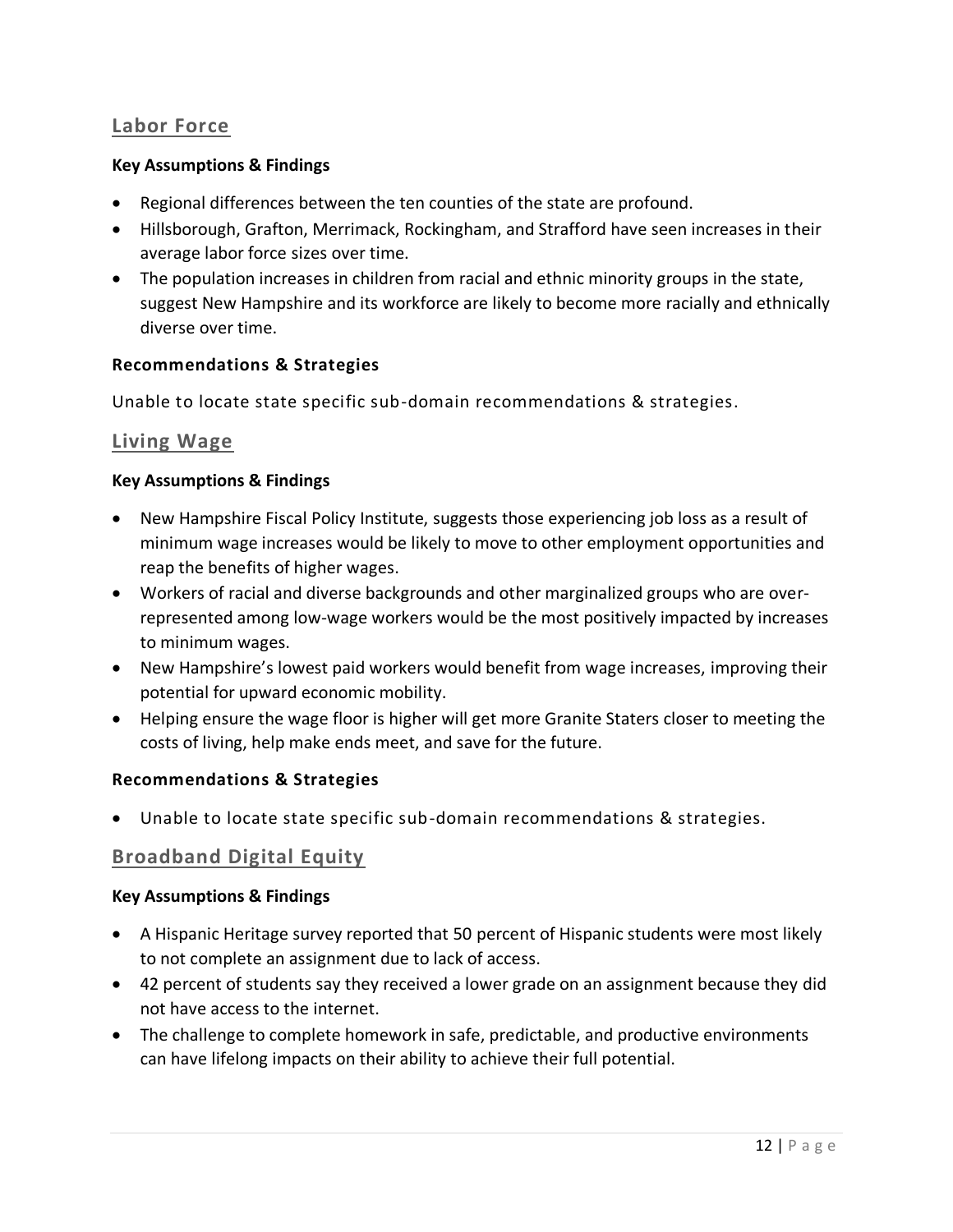• Lower income parents often have less access, experience, and skill in use of e-learning tools; lower educational attainment levels; and less confidence helping their child become an effective remote learner.

#### **Recommendations & Strategies**

- Continue to convene state-wide conversations on digital equity.
- School systems, especially those in low- and moderate-income (LMI) communities, need to strengthen their capacity to recognize and address systemically all essential dimensions of the digital divide.
- Education on the use of broadband and computers for learning opportunities.
- Equitable access to tech support, hidden web resources (i.e., access to not just that which is Googleable).
- Media literacy and cyber safety skills training.

#### **Innovation & Entrepreneurship**

#### **Key Assumptions & Findings**

• Black business and community leaders think New Hampshire can be more intentional about fostering diversity.

#### **Recommendations & Strategies**

• Unable to locate state specific sub-domain recommendations & strategies.

## **Jobs for the Future/Green Jobs**

#### **Key Assumptions & Findings**

- The clean energy economy workforce is older, dominated by male workers, and lacks racial diversity when compared to all occupations nationally.
- Efforts to reach underrepresented workers and students will be essential to capture a broader pool of talent for this sector, and ultimately forge a stronger economic connection with the communities that utilities and other employers serve.

- Develop stronger recruitment and referral systems for engagement programs.
- Create "pre-apprenticeship" feeder programs to bridge divides.
- Enhance the availability of support, such as mentors, to improve completion rates of apprenticeships and other programs.
- Focused attention on making apprenticeships and experiential learning in the clean energy sector deliver on inclusion as the nation grows more diverse.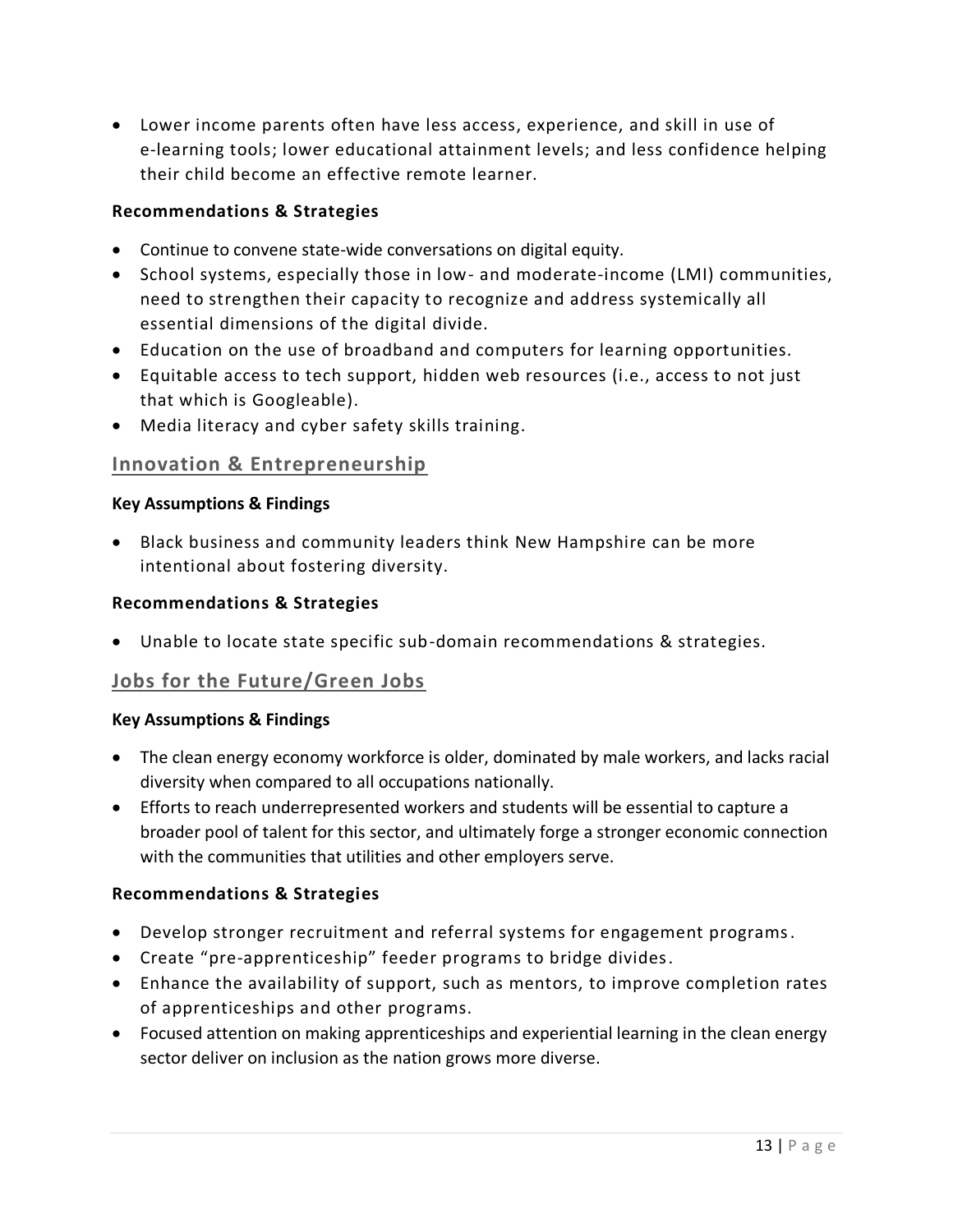## <span id="page-13-0"></span>Education

## **Early Education**

- There is no one singular system of care designated to deliver early childhood and family mental health services in New Hampshire.
- Early childhood and family mental health services were described as disjointed, siloed, and, in some cases, non-existent.
- Limited workforce capacity in the fields of mental health, early childhood education and development, and family support arose as a major challenge across the state.
- The high cost of evidence-based models prevented them from wide-spread implementation across the state.
- There is tremendous variability across New Hampshire communities in the extent to which the state's youngest children and their families face various risks and stressors that can compromise healthy child development.
- Access to district preschool programs is not aligned with the districts where children are most at risk of poor academic performance because of high rates of poverty and other disadvantages.

## **K-12 Public Private**

- 31 percent of Hispanic and 26 percent of black students were proficient in math by 4th grade compared to 57 percent of white students.
- Hispanic students are 3 times as likely to miss school because they feel unsafe than white students; black students are almost twice as likely.
- 20.2 percent, 21.8 percent and 13.6 percent of Hispanic, American Indian, and black students respectively lack a high school degree compared to 8.9 percent white students.
- The relationship between student proficiency scores and individual family income was stronger than the relationship between student proficiency scores and the community's median household income.
- The percentage of students living in poverty has increased, even as the overall student population has decreased 12 percent since 2008.
- Students with disabilities are often underrepresented in work-based learning programs.
- Students of color are underrepresented in gifted and advanced programs, regardless of whether they have achieved high standardized test scores.
- Unpaid internships and volunteer work in high school may not be accessible for students who are navigating poverty.
- Manchester's test scores indicate growing achievement gaps, both in terms of performance relative to the state (where the math and English Language Arts gaps are widening) and across student sub-groups within the district.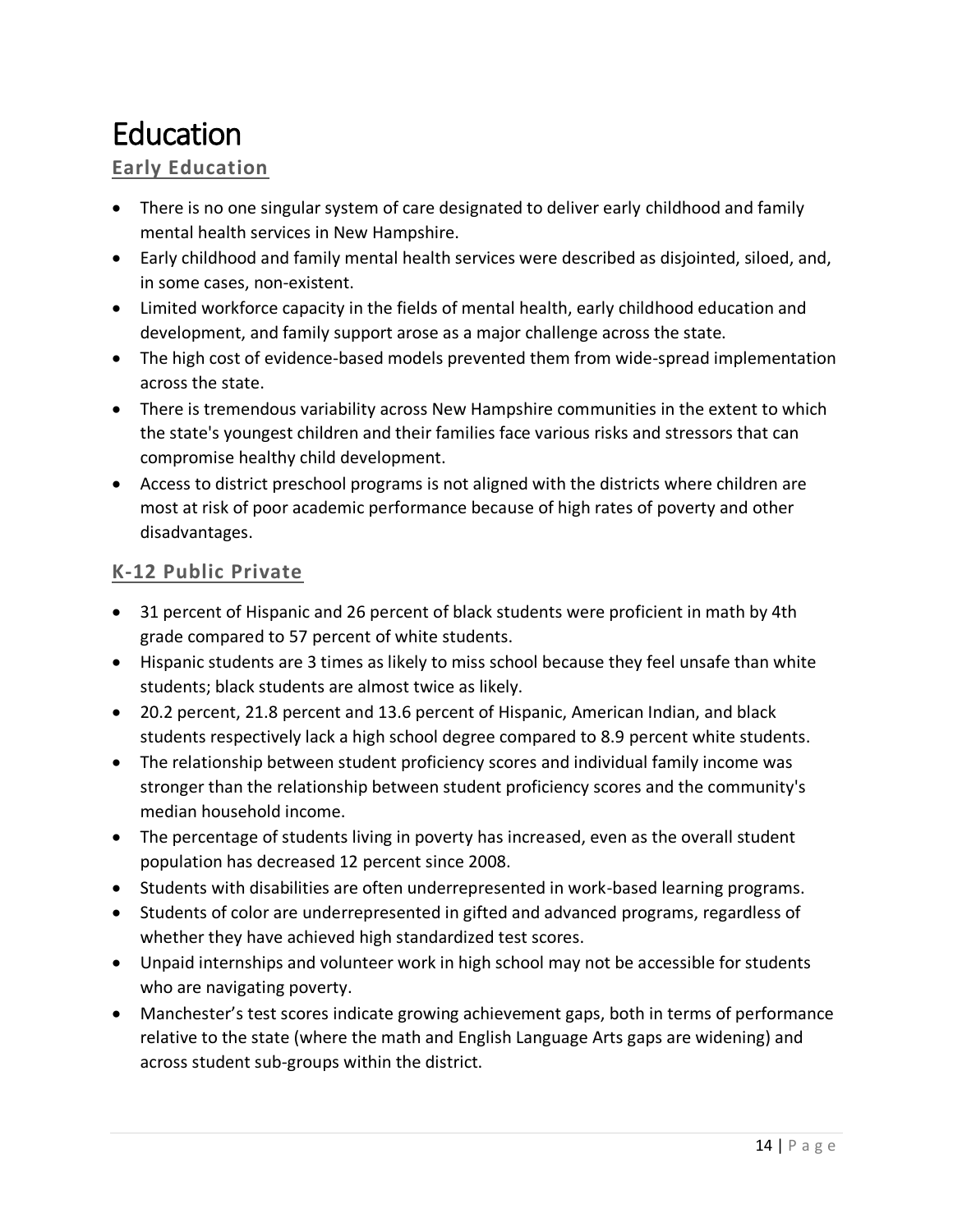• A 2016 report from the Carsey School of Public Policy found significantly higher rates of suspension and expulsion among New Hampshire's urban schools, particularly for students of color.

## **Post-Secondary Education**

• Low-income students are dropping out of college in alarming rates. This was true before the pandemic.

**Why**:

- o Financial strain from economic loss
- o Fear of COVID infection
- o Reticence about online learning
	- Limited access to technology, poor internet connectivity and competing family obligations.
- Summer and Fall enrollments show outsized decreases among black and rural white students.
	- $\circ$  Blacks: 8 percent drop in overall undergraduate program enrollments, 11 percent decrease in community college enrollments
- Decreases in tuition deposits among students at all middle-and lower-income levels, particularly among students with an Expected Family Contribution (EFC) below \$10K.
- FAFSA completion is down 4 percent annually, with a 6 percent decline in FAFSA completion among students graduating from Title I high schools, which serve high poverty communities.
- 2017-2018 was the first time that white students no longer constitute a majority of undergraduates in U.S. public colleges.
	- o Overall declines in Black Students.
		- Rose slightly at public 4-year colleges, drop of more than 12 percent at 2 year colleges.
	- o Growth in Latinx students
		- Realized gains at 4-year and 2-year colleges.
	- o Decline in white students
		- 48 states plus DC reported a decline in their white undergraduate enrollments.
		- 2-year colleges generally saw greater declines in white student enrollments than 4-year colleges.
		- New Hampshire: Changes in white students were fewer than 400 in either direction.
- Many of the systems, policies, and practices in higher education were built for wealthier white consumers.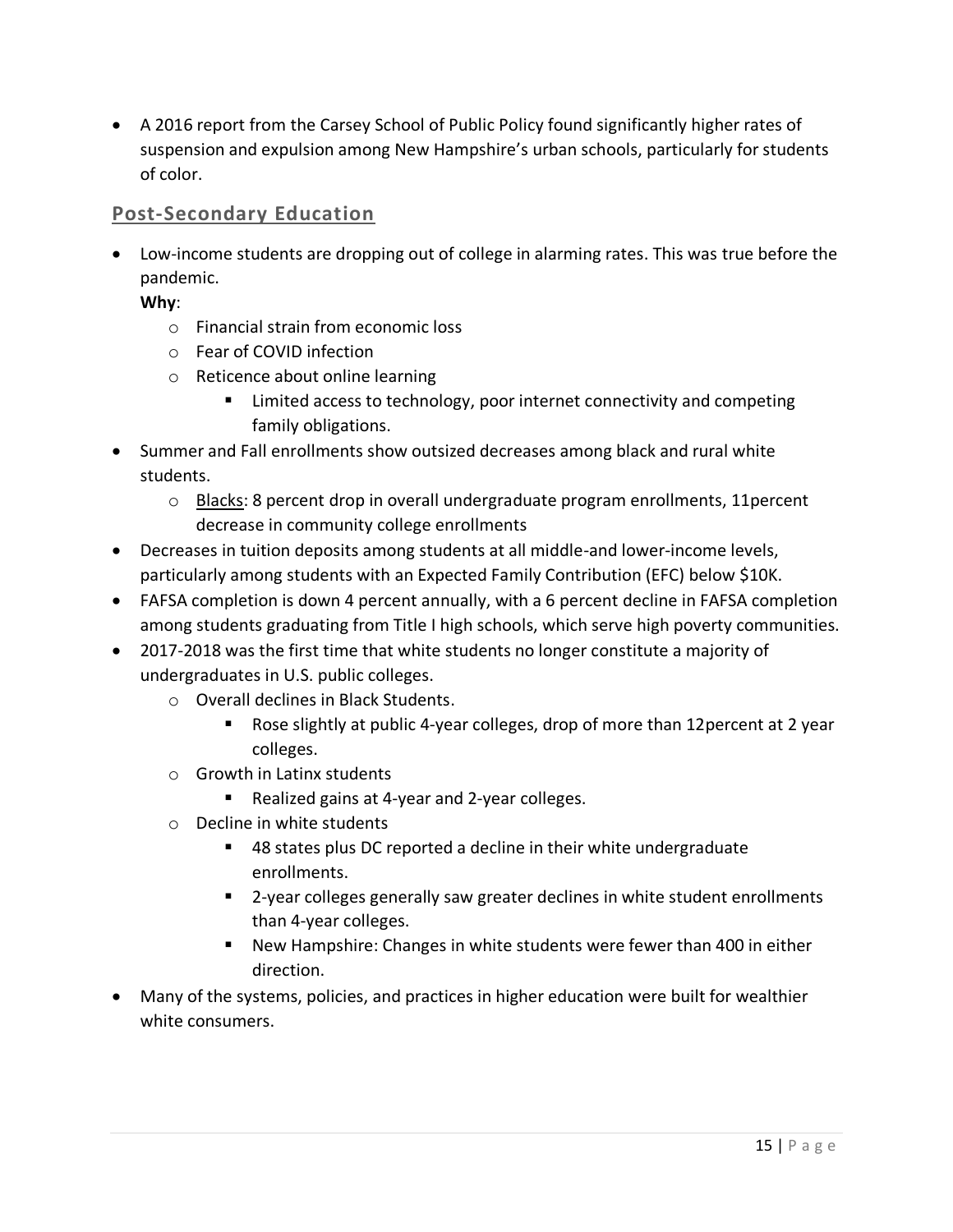- Support implementation of equity literacy across New Hampshire's educational sector by working with partners to implement equity literacy and cultural competency training as part of teacher training and professional development.
- Support stakeholders to implement changes necessary to improve equity literacy
- Educate community about racial equity, power, and privilege.
- Implement policies and procedures that create equity in hiring and evaluating teachers/ educational staff.
- Develop and communicate clear definitions of equity literacy and other key terms.
- Determine the data needed to achieve the priorities and evaluation processes to measure outcomes.
- Develop comprehensive, inclusive, and sustainable institutional policies that affect individual and collective behaviors.
	- o These changes in behavior help support and create the change in institutional culture required to be successful.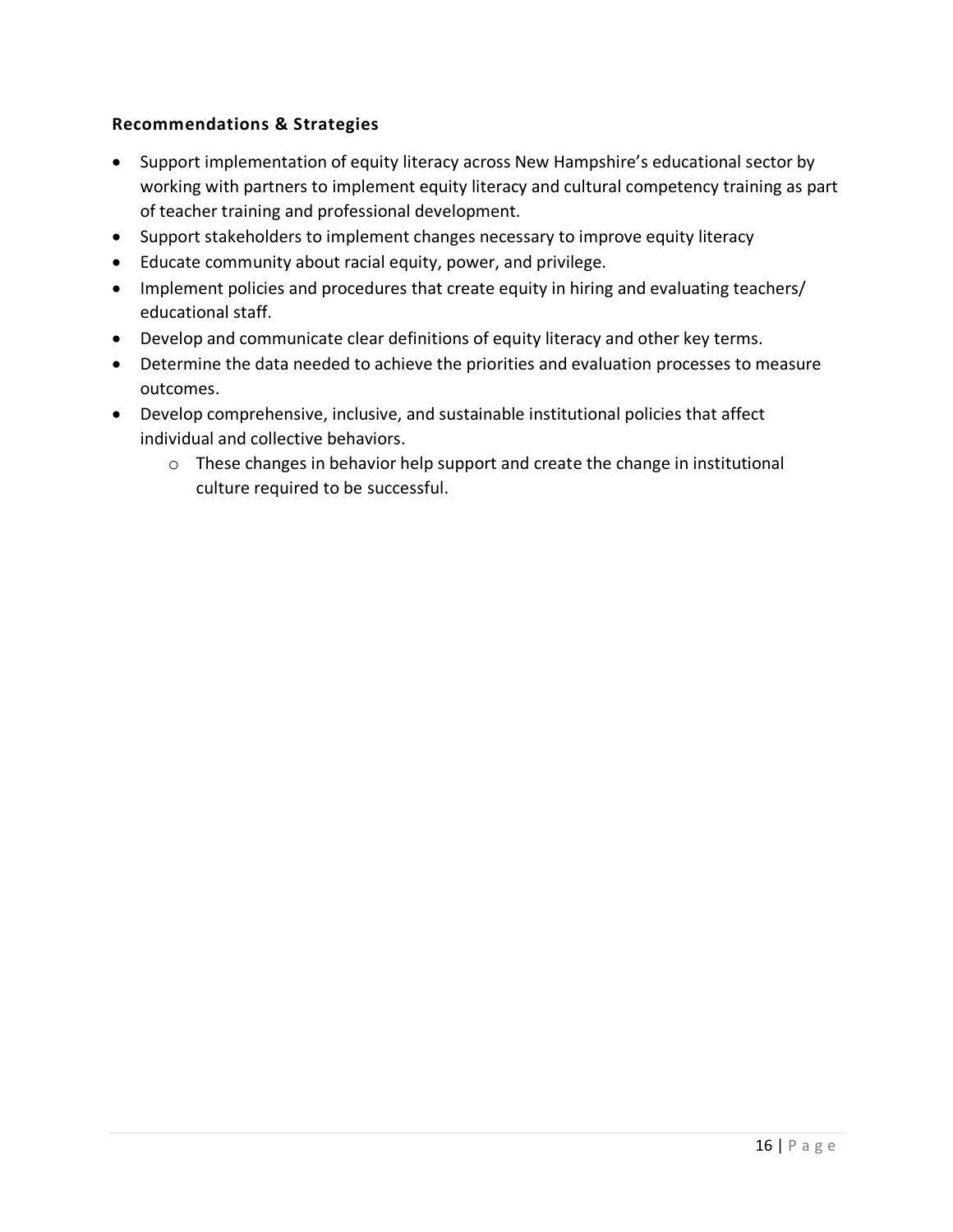## <span id="page-16-0"></span>Community Development/Community Enrichment

## **Arts, Culture and the Humanities**

#### **Key Assumptions & Findings**

- Blacks are underrepresented in most academic humanities programs.
- Black Americans were somewhat more likely than Whites to strongly agree that the humanities help Americans appreciate cultural diversity.
- Blacks, joined by Hispanic Americans, were also more likely to embrace the notion that the humanities help Americans work more creatively and effectively.
- A larger share of Hispanics than White Americans strongly agreed that the humanities make the economy stronger.
- Blacks were more likely than Whites to agree with negative statement regarding the Humanities.
- On the statements about humanities activities costing too much or the field undermining one's values, Hispanics joined Blacks in being likelier than Whites—and Asian Americans to strongly agree.
- A key difference between Blacks and Hispanics is that the former group was more likely to believe that the field attracted elitist and pretentious people.
- Black and Hispanic Americans were somewhat likelier than Whites to react very favorably to both humanities and arts, and women were more likely than men to have a very favorable reaction to the terms.
- Although black and minority artists are enjoying greater representation, it remains white people who predominantly sell—and buy—their work.
- Artists say African Americans are absent from historical art collections in some of the world's largest museums, galleries and major auctions.
- People of Color have been excluded from the ranks of fine artists in America and viewed only as "objects of observation."

## **Community Engagement**

• Unable to locate state specific sub-sector key assumptions, recommendations & strategies.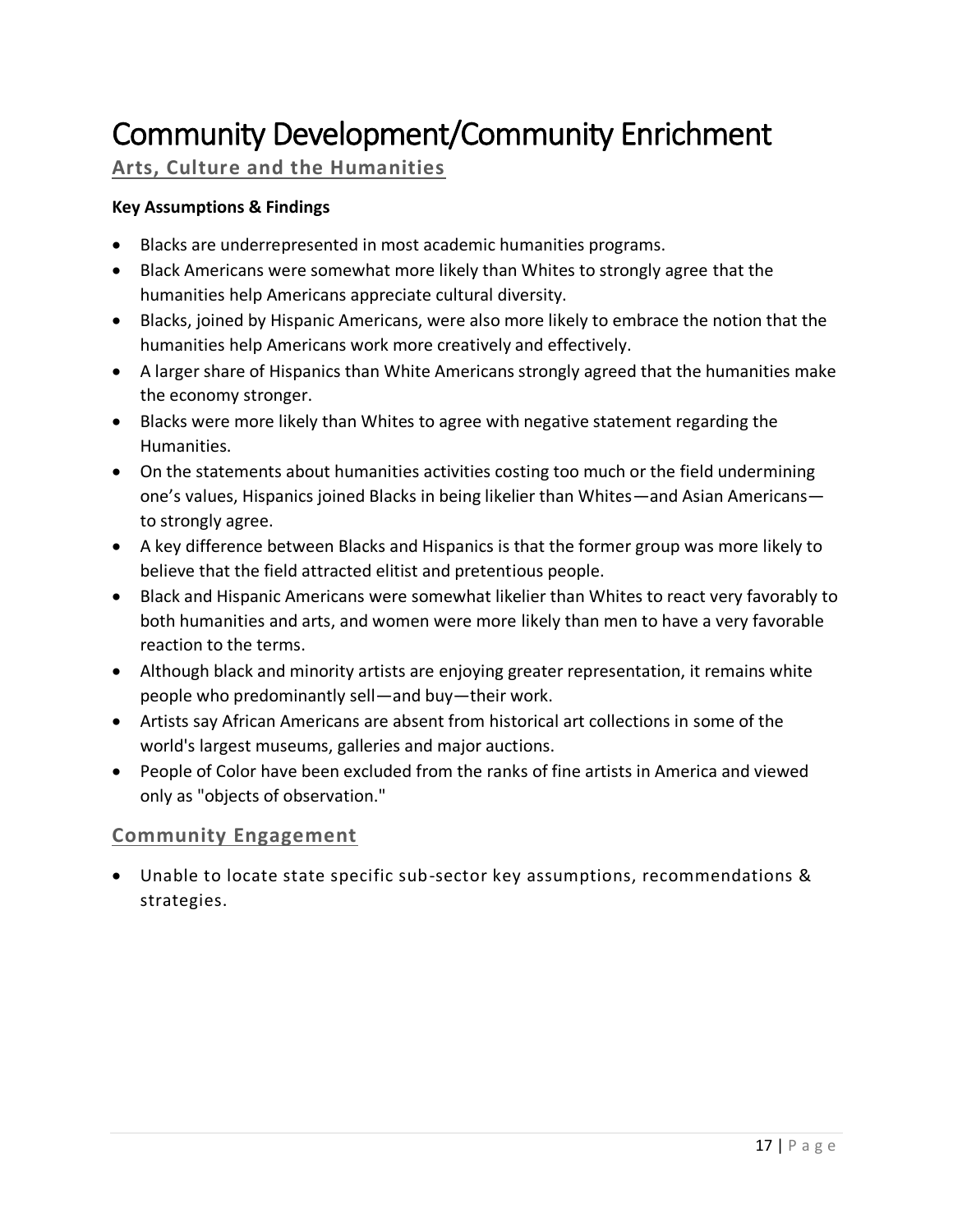## **Journalism**

- Intersectionality largely missing from journalism & scholarship.
- This type of coverage flattens the consequences of bias rather than multiplying them and portrays one facet of identity as more significant than another.
- Mass media scholarship has largely not attended to intersectional identities and has tended to focus one aspect of identity such as race, gender, class, or sexual orientation.
- When it comes to reporting on bigotry, journalism has a well-studied history of ignoring it or producing narratives that question it or reinforce stereotypes by overrepresenting African Americans as perpetrators in crime stories.
- A longitudinal body of work has documented substantial differences in news coverage of political candidates from marginalized groups, but most of these studies have focused on a single dimension of identity.

- Deepen knowledge, skill, and practices to enhance civic engagement with a race and equity lens in civic institutions and public life.
- Educate and engage civic institutions regarding race and equity to build cultural and equitable competence.
- Enhance understanding of civic engagement through a race and equity lens.
- Recognize that there are multiple forms of systemic discrimination that block people from realizing equal opportunity in the United States.
- Appreciate that forms of systemic discrimination intersect with each other and present unique challenges for affected individuals and communities.
- Respect the voice of those most affected by issues by centering their voices, respecting their goals for their communities, and stepping aside and allowing them to serve as spokespeople for their own causes.
- Be inclusive and incorporate different perspectives when talking about issues.
- Acknowledge that individuals with intersectional identities may face unique challenges in how their families are perceived and in building and sustaining their families.
- Ensure that data collection does not overlook the experiences of individuals with intersectional identities.
- Be open to thinking creatively about social justice issues, assessing how issues connect with seemingly unrelated topics, and considering how they may have unintended consequences for other areas.
- Strive to collaborate with people and/or provide resources for people from different communities, issue areas, and sectors to promote transformative change.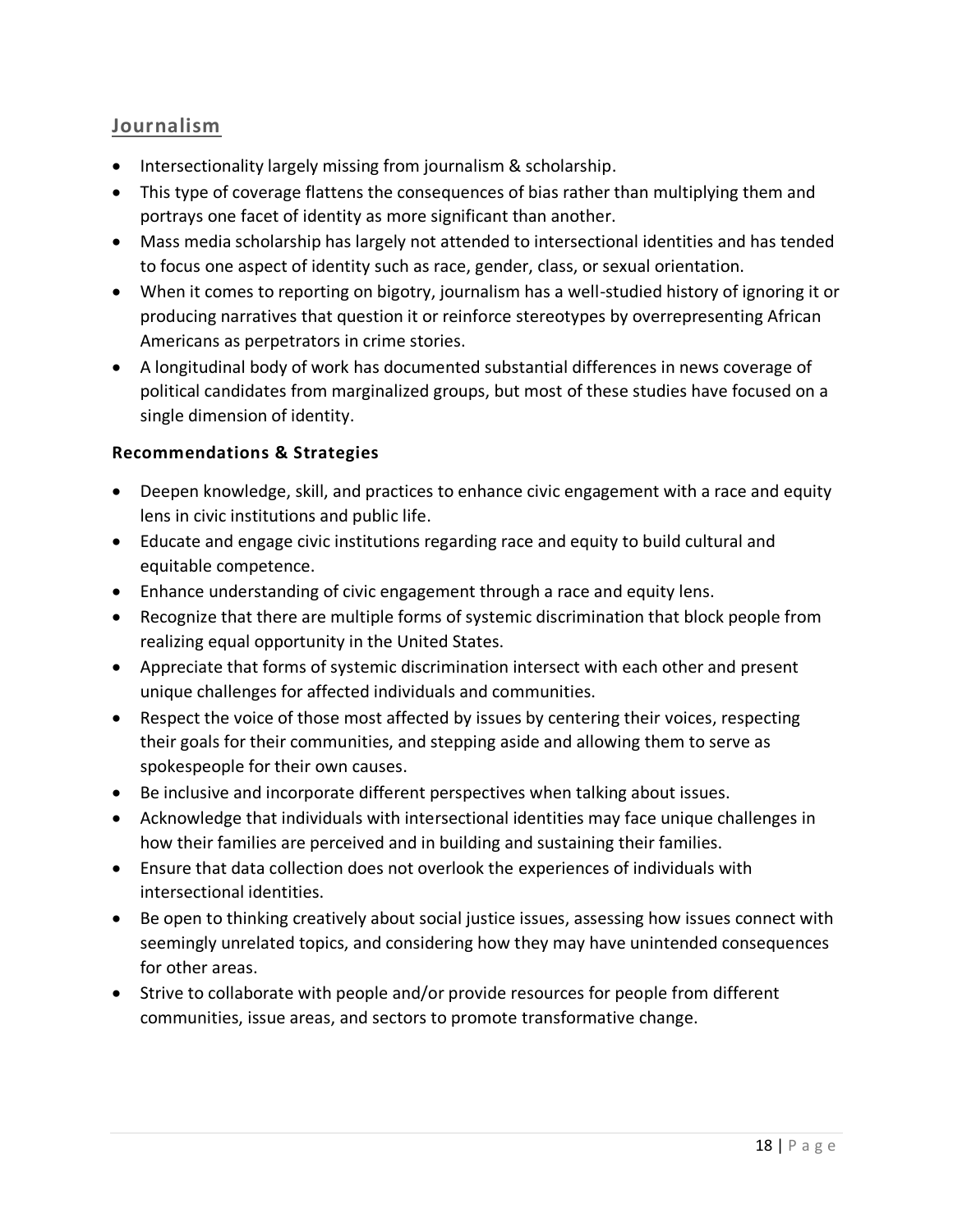## <span id="page-18-0"></span>Environment & Natural Resources

### **Key Assumptions & Findings**

- Substandard housing associated with an aging housing stock was identified as a significant, overarching problem.
- As housing stock falls into disrepair, it attracts people who cannot afford better, safer housing, thereby disproportionately exposing poor people to the various dangers.
- The central urban areas of Manchester and Nashua contain old housing stock with attendant problems (such as lead paint & asthma).
- Refugees are resettled into, or after initial resettlement move into, substandard housing, exposing them to associated risks such as lead poisoning.
- The most impoverished people, often with high concentration of minorities, are living in the oldest housing stock.
- A recent survey of immigrant workers found that significant percentages of survey respondents "always" and "sometimes" experienced work conditions involving dangerous chemicals, as well as conditions involving tiring or painful positions and repetitive hand, arm or shoulder movement.
- An environmental / community epidemiologist, to assess and analyze determinants of poor health, was identified as an ongoing resource need.
- An independent assessment of the spatial relationships between industrial land uses and residences would be valuable.
- There is a perception that citizen participation, and New Hampshire Department of Environmental Services' Environmental Equity Policy will not influence the outcome of permitting decisions.

- The problem of lead poisoning remains significant and was frequently identified as a major, ongoing concern.
- Build and enhance the existing environmental justice community for collective impact and as a catalyst for change.
- Embed environmental justice in current work.
- Advocate for needed data and resources.
- Eliminate harmful household toxic exposures.
- Assess the extent to which existing laws are not being properly implemented or enforced.
- Update and enhance the state's Environmental Equity Policy and permitting processes.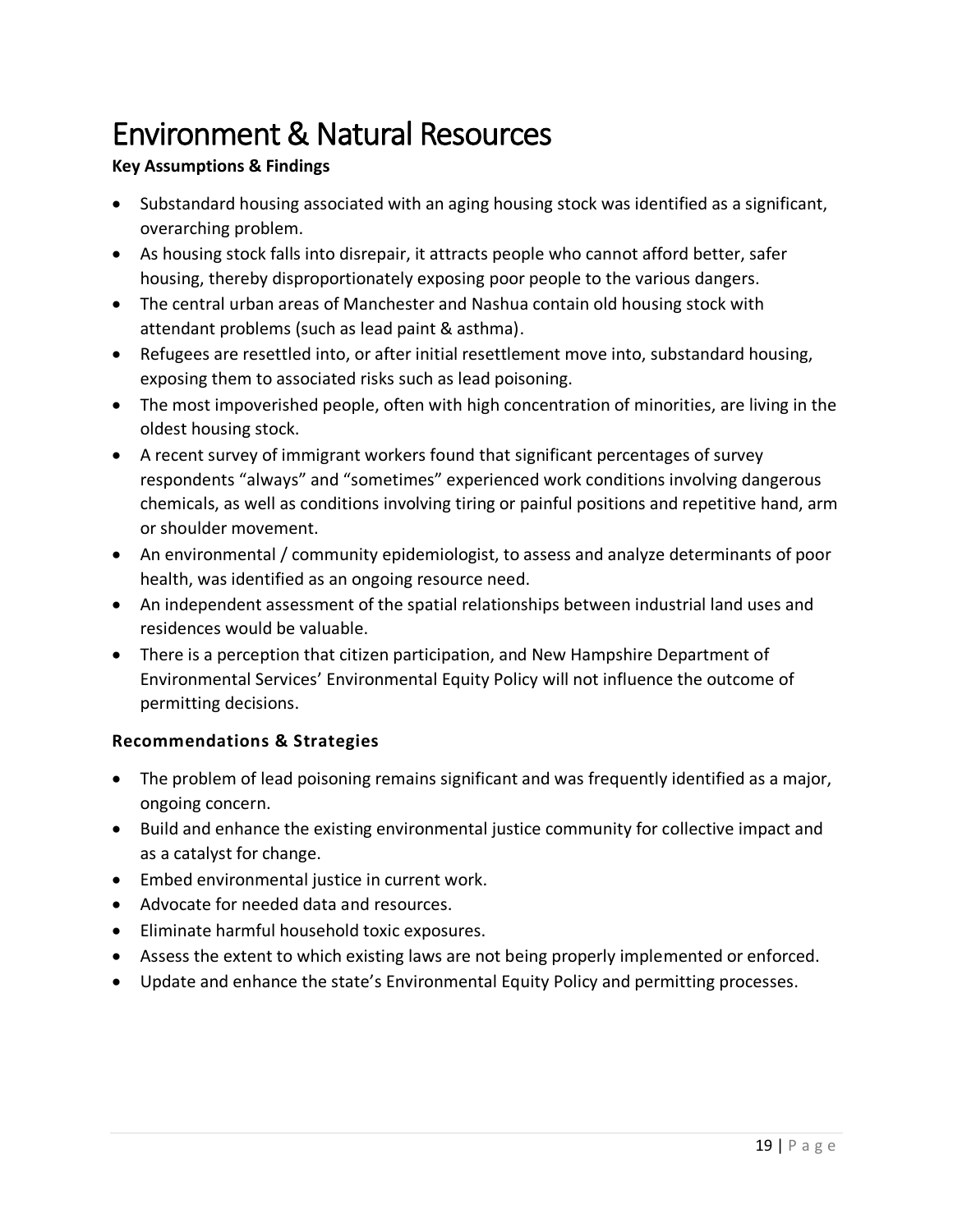## <span id="page-19-0"></span>Criminal Justice

## **Key Assumptions & Findings**

- Minorities face greater arrest rates than whites and the punishments they face in court can be disproportionately heavy.
- The same high incarceration rates for people of color especially Black people seen across the country exist here in New Hampshire.
- The rate of incarceration for Black people in New Hampshire is more than four times higher than their demographic.
- Black people make up 1.7 percent of New Hampshire's population but hold 7 percent of the prison and jail population.
- Hispanic people make up 4 percent of the population and hold 7 percent of the prison and jail population.
- White people, on the other hand, make up 92.4 percent of the population, and only 84 percent of the prison and jail population.
- The disproportionate contact with the judicial system means that Black youths are unequally targeted from a young age.
- Black boys are girls comprise something like 14 percent of all youths under 18 nationwide. But they are between 30 and 45 percent of kids in the criminal justice system.

- Agree on accountability of Law Enforcement/Criminal Justice system, individuals and institutions and the public.
- Procure and analyze qualitative and quantitative New Hampshire data that gives a holistic picture of law enforcement/criminal justice system and practices.
- Evaluate disproportionate penalties and consequences based on racial profiling, i.e., schoolto prison pipeline, police traffic stops, etc.
- Increase professional development, training and coaching for all stakeholders.
- Explore long-term reintegration services for the formerly incarcerated such as housing, workforce development, education, etc.
- Change social perceptions of law enforcement/criminal justice constituencies by researching and sharing success stories.
- Connect stakeholders to existing resources to address race and equity concerns such as organizations, research, statistics, frameworks, conferences, workshops, and other professional development opportunities.
- Systematic racism needs to be addressed at all levels of government.
- Law firms, universities, courts, the public defender's office, and the attorney general's office must increase Black representation within the criminal justice system in N.H. and the nation.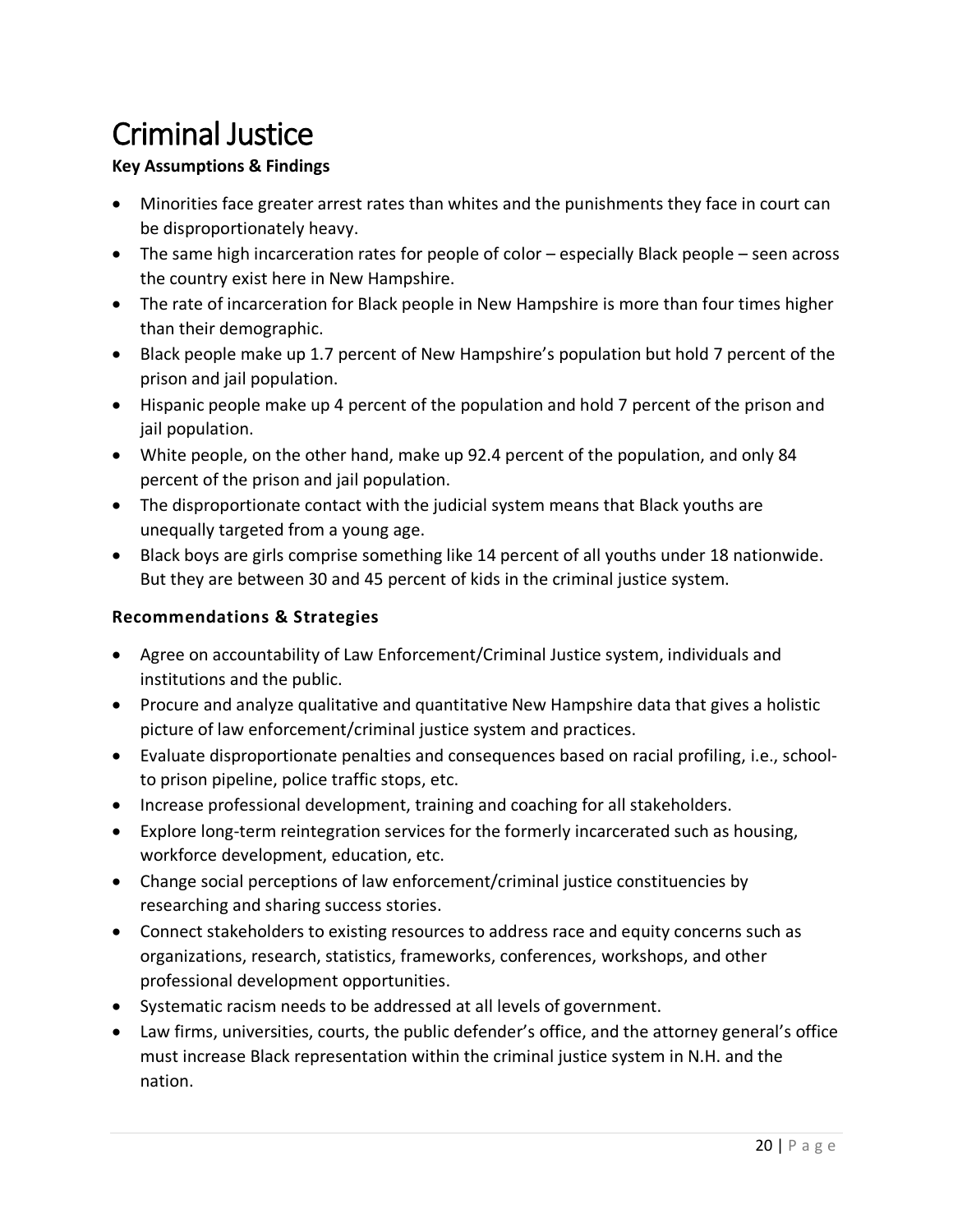

New Hampshire Charitable Foundation Non-Profit Research Synthesis Source Data by Domain (National & State)

|                              | $\bullet$ | Famers of Color Land Trust                                   |
|------------------------------|-----------|--------------------------------------------------------------|
| Food Systems/Food Insecurity | $\bullet$ | Food Insecurity and Economic Conditions During the Great     |
|                              |           | Recession and COVID-19 Crisis                                |
|                              | $\bullet$ | Food and Housing Insecurity in the Wake of COVID-19 Old      |
|                              |           | Problems, New Opportunities? (National Data Source)          |
| <b>Affordable Housing</b>    | $\bullet$ | Housing Market Snapshot, Spring 2021)                        |
|                              |           | 2020-Analysis-Impediments-Fair-Housing-ChoiceNH              |
|                              | $\bullet$ | NIMBYism and misguided zoning: Despite need and              |
|                              |           | demand, roadblocks remain                                    |
| Homelessness                 | $\bullet$ | 2020-State-of-Homelessness-in-NH-Report                      |
| <b>Behavioral Health</b>     | $\bullet$ | NH Children's Behavioral Health Field Assessment: 3-Year     |
|                              |           | Follow-Up                                                    |
|                              | $\bullet$ | 10 Year Mental Health Plan                                   |
|                              | $\bullet$ | Exploratory study of the social adjustment and well-being    |
|                              |           | of Latino and African immigrant and refugee families in NH   |
|                              | $\bullet$ | African Refugee Needs Assessment Final Report                |
| <b>Disability Services</b>   | $\bullet$ | Disability Rights Center - NH                                |
|                              | $\bullet$ | Financial Inequality: Disability, Race and Poverty in        |
|                              |           | America (National Data Source)                               |
|                              | $\bullet$ | NH Supreme Court Access to Justice Civil Needs               |
|                              |           | Assessment                                                   |
| <b>Senior Services</b>       | $\bullet$ | NH Alliance for Healthy Aging: 2021 Advocacy Priorities      |
| Advocacy/Representation for  | $\bullet$ | New Future 2020 Policy Positions                             |
| Most Vulnerable              |           |                                                              |
| <b>Healthcare Access</b>     | $\bullet$ | Endowment for Health: Race & Equity Series 2.0               |
|                              |           | Greater Seacoast Community Health                            |
|                              | $\bullet$ | Race & Equity Series Healthcare Fact Sheet                   |
| Substance Use Disorder       | $\bullet$ | Substance Abuse & Mental Health Services Administration      |
|                              |           | (National Data Source)                                       |
|                              | $\bullet$ | Office of Minority Health                                    |
|                              | $\bullet$ | New Hampshire State Health Improvement Plan (2013 - 2020)    |
| Family & Youth Supports      | $\bullet$ | New Hampshire: Strategic Plan for Early Childhood            |
|                              | $\bullet$ | Getting it Right: Using implementation research to improve   |
|                              |           | outcomes in early care and education. (National Data Source) |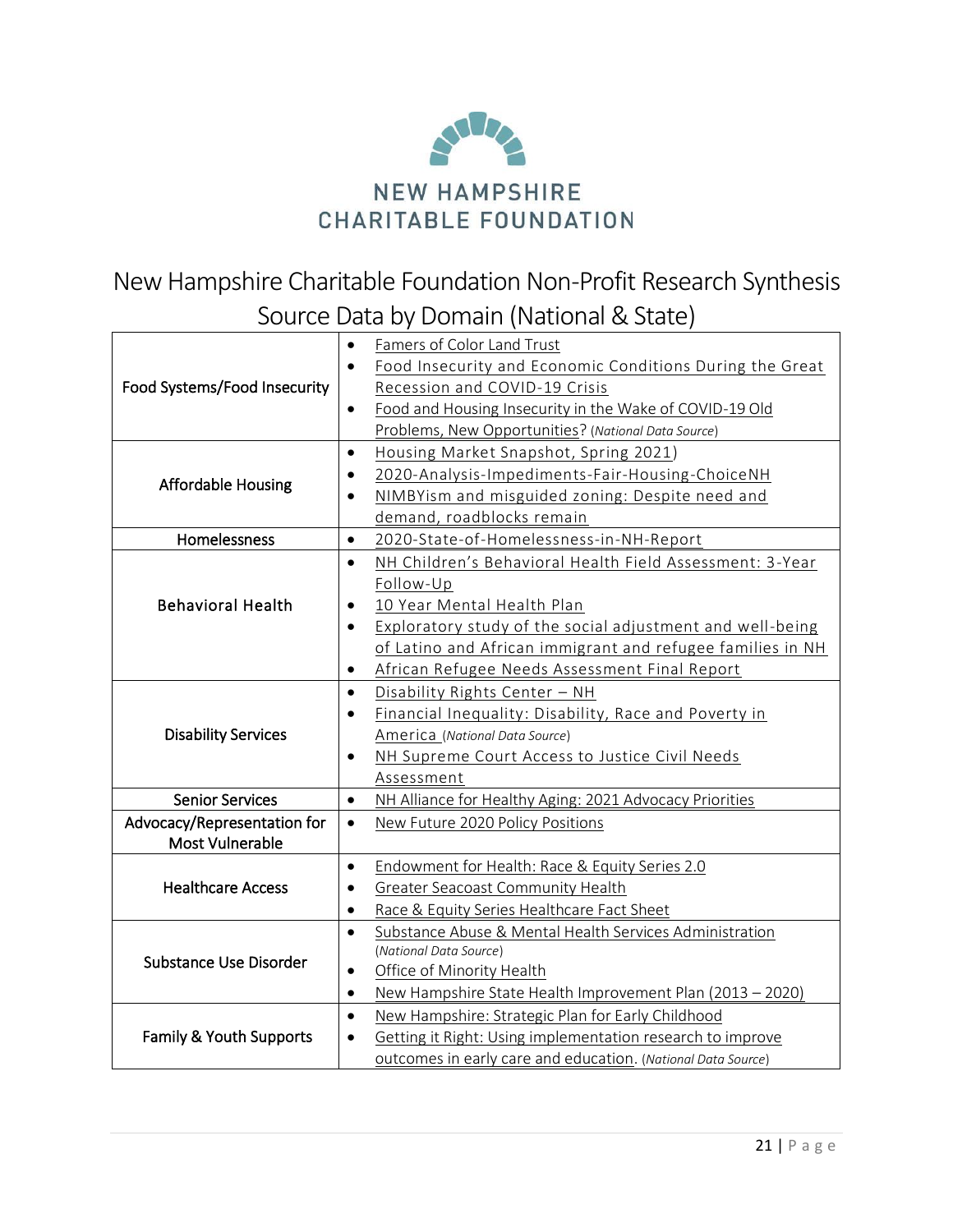| <b>Economic Development</b><br>Impact Opportunities to Thrive<br>Race & Equity Economic Development Fact Sheet<br>٠<br>New Hampshire's Workforce, Wages, and Economic Opportunity<br>$\bullet$<br>Labor Force<br>Inequities Between New Hampshire Racial and Ethnic Groups<br>٠<br>Impact Opportunities to Thrive<br>Seacoast Online: NH's minimum wage stands out as lowest in New<br>$\bullet$<br>Living Wage<br>England<br>Many New Hampshire Jobs Do Not Pay a Livable Wage<br>٠<br>On Systemic Digital Equity, Systemic Inclusion, and the Teacher<br>$\bullet$<br><b>Broadband Digital Equity</b><br>Librarian in the Pandemic Era, Part 1<br>Innovation &<br>Black Granite Staters call for more inclusive New<br>$\bullet$<br>Entrepreneurship<br>Hampshire<br>Jobs for the Future/Green<br>Advancing inclusion through Clean Energy Jobs<br>$\bullet$<br>(National Data Source)<br>Jobs<br>Race & Equity Education Fact Sheet<br>$\bullet$<br>Working Towards a System that Supports Early Childhood, Infant,<br>$\bullet$<br>and Family Mental Health:<br>An Assessment of New Hampshire's Early Childhood and Family<br>Mental Health Workforce<br>Education<br>The Whole Picture of Public Education in NH<br>٠<br>Manchester School District Data Profile<br>٠<br>Our Community's Plan for Manchester's Future of Learning<br>$\bullet$<br>National Student Clearing House Research Center<br>$\bullet$<br>(National Data Source)<br>Center for American Progress (National Data Source)<br>$\bullet$<br>How Americans View the Humanities (National Data Source)<br>$\bullet$<br>Art so white: Black artists want representation (beyond slavery) in<br>$\bullet$<br>the Met, National Gallery (National Data Source)<br>One of the Whitest States in America Wants More Minorities<br>٠<br>Community<br>(National Data Source)<br>Development/Community<br>2020 NH Civic Health Index<br>Enrichment<br>Send her back: News narratives, intersectionality, and the rise of<br>politically powerful women of color (National Data Source) |  |                                                                        |  |
|--------------------------------------------------------------------------------------------------------------------------------------------------------------------------------------------------------------------------------------------------------------------------------------------------------------------------------------------------------------------------------------------------------------------------------------------------------------------------------------------------------------------------------------------------------------------------------------------------------------------------------------------------------------------------------------------------------------------------------------------------------------------------------------------------------------------------------------------------------------------------------------------------------------------------------------------------------------------------------------------------------------------------------------------------------------------------------------------------------------------------------------------------------------------------------------------------------------------------------------------------------------------------------------------------------------------------------------------------------------------------------------------------------------------------------------------------------------------------------------------------------------------------------------------------------------------------------------------------------------------------------------------------------------------------------------------------------------------------------------------------------------------------------------------------------------------------------------------------------------------------------------------------------------------------------------------------------------------------------------------------------------------------------------------------------|--|------------------------------------------------------------------------|--|
|                                                                                                                                                                                                                                                                                                                                                                                                                                                                                                                                                                                                                                                                                                                                                                                                                                                                                                                                                                                                                                                                                                                                                                                                                                                                                                                                                                                                                                                                                                                                                                                                                                                                                                                                                                                                                                                                                                                                                                                                                                                        |  | Inequities Between New Hampshire Racial and Ethnic Groups<br>$\bullet$ |  |
|                                                                                                                                                                                                                                                                                                                                                                                                                                                                                                                                                                                                                                                                                                                                                                                                                                                                                                                                                                                                                                                                                                                                                                                                                                                                                                                                                                                                                                                                                                                                                                                                                                                                                                                                                                                                                                                                                                                                                                                                                                                        |  |                                                                        |  |
|                                                                                                                                                                                                                                                                                                                                                                                                                                                                                                                                                                                                                                                                                                                                                                                                                                                                                                                                                                                                                                                                                                                                                                                                                                                                                                                                                                                                                                                                                                                                                                                                                                                                                                                                                                                                                                                                                                                                                                                                                                                        |  |                                                                        |  |
|                                                                                                                                                                                                                                                                                                                                                                                                                                                                                                                                                                                                                                                                                                                                                                                                                                                                                                                                                                                                                                                                                                                                                                                                                                                                                                                                                                                                                                                                                                                                                                                                                                                                                                                                                                                                                                                                                                                                                                                                                                                        |  |                                                                        |  |
|                                                                                                                                                                                                                                                                                                                                                                                                                                                                                                                                                                                                                                                                                                                                                                                                                                                                                                                                                                                                                                                                                                                                                                                                                                                                                                                                                                                                                                                                                                                                                                                                                                                                                                                                                                                                                                                                                                                                                                                                                                                        |  |                                                                        |  |
|                                                                                                                                                                                                                                                                                                                                                                                                                                                                                                                                                                                                                                                                                                                                                                                                                                                                                                                                                                                                                                                                                                                                                                                                                                                                                                                                                                                                                                                                                                                                                                                                                                                                                                                                                                                                                                                                                                                                                                                                                                                        |  |                                                                        |  |
|                                                                                                                                                                                                                                                                                                                                                                                                                                                                                                                                                                                                                                                                                                                                                                                                                                                                                                                                                                                                                                                                                                                                                                                                                                                                                                                                                                                                                                                                                                                                                                                                                                                                                                                                                                                                                                                                                                                                                                                                                                                        |  |                                                                        |  |
|                                                                                                                                                                                                                                                                                                                                                                                                                                                                                                                                                                                                                                                                                                                                                                                                                                                                                                                                                                                                                                                                                                                                                                                                                                                                                                                                                                                                                                                                                                                                                                                                                                                                                                                                                                                                                                                                                                                                                                                                                                                        |  |                                                                        |  |
|                                                                                                                                                                                                                                                                                                                                                                                                                                                                                                                                                                                                                                                                                                                                                                                                                                                                                                                                                                                                                                                                                                                                                                                                                                                                                                                                                                                                                                                                                                                                                                                                                                                                                                                                                                                                                                                                                                                                                                                                                                                        |  |                                                                        |  |
|                                                                                                                                                                                                                                                                                                                                                                                                                                                                                                                                                                                                                                                                                                                                                                                                                                                                                                                                                                                                                                                                                                                                                                                                                                                                                                                                                                                                                                                                                                                                                                                                                                                                                                                                                                                                                                                                                                                                                                                                                                                        |  |                                                                        |  |
|                                                                                                                                                                                                                                                                                                                                                                                                                                                                                                                                                                                                                                                                                                                                                                                                                                                                                                                                                                                                                                                                                                                                                                                                                                                                                                                                                                                                                                                                                                                                                                                                                                                                                                                                                                                                                                                                                                                                                                                                                                                        |  |                                                                        |  |
|                                                                                                                                                                                                                                                                                                                                                                                                                                                                                                                                                                                                                                                                                                                                                                                                                                                                                                                                                                                                                                                                                                                                                                                                                                                                                                                                                                                                                                                                                                                                                                                                                                                                                                                                                                                                                                                                                                                                                                                                                                                        |  |                                                                        |  |
|                                                                                                                                                                                                                                                                                                                                                                                                                                                                                                                                                                                                                                                                                                                                                                                                                                                                                                                                                                                                                                                                                                                                                                                                                                                                                                                                                                                                                                                                                                                                                                                                                                                                                                                                                                                                                                                                                                                                                                                                                                                        |  |                                                                        |  |
|                                                                                                                                                                                                                                                                                                                                                                                                                                                                                                                                                                                                                                                                                                                                                                                                                                                                                                                                                                                                                                                                                                                                                                                                                                                                                                                                                                                                                                                                                                                                                                                                                                                                                                                                                                                                                                                                                                                                                                                                                                                        |  |                                                                        |  |
|                                                                                                                                                                                                                                                                                                                                                                                                                                                                                                                                                                                                                                                                                                                                                                                                                                                                                                                                                                                                                                                                                                                                                                                                                                                                                                                                                                                                                                                                                                                                                                                                                                                                                                                                                                                                                                                                                                                                                                                                                                                        |  |                                                                        |  |
|                                                                                                                                                                                                                                                                                                                                                                                                                                                                                                                                                                                                                                                                                                                                                                                                                                                                                                                                                                                                                                                                                                                                                                                                                                                                                                                                                                                                                                                                                                                                                                                                                                                                                                                                                                                                                                                                                                                                                                                                                                                        |  |                                                                        |  |
|                                                                                                                                                                                                                                                                                                                                                                                                                                                                                                                                                                                                                                                                                                                                                                                                                                                                                                                                                                                                                                                                                                                                                                                                                                                                                                                                                                                                                                                                                                                                                                                                                                                                                                                                                                                                                                                                                                                                                                                                                                                        |  |                                                                        |  |
|                                                                                                                                                                                                                                                                                                                                                                                                                                                                                                                                                                                                                                                                                                                                                                                                                                                                                                                                                                                                                                                                                                                                                                                                                                                                                                                                                                                                                                                                                                                                                                                                                                                                                                                                                                                                                                                                                                                                                                                                                                                        |  |                                                                        |  |
|                                                                                                                                                                                                                                                                                                                                                                                                                                                                                                                                                                                                                                                                                                                                                                                                                                                                                                                                                                                                                                                                                                                                                                                                                                                                                                                                                                                                                                                                                                                                                                                                                                                                                                                                                                                                                                                                                                                                                                                                                                                        |  |                                                                        |  |
|                                                                                                                                                                                                                                                                                                                                                                                                                                                                                                                                                                                                                                                                                                                                                                                                                                                                                                                                                                                                                                                                                                                                                                                                                                                                                                                                                                                                                                                                                                                                                                                                                                                                                                                                                                                                                                                                                                                                                                                                                                                        |  |                                                                        |  |
|                                                                                                                                                                                                                                                                                                                                                                                                                                                                                                                                                                                                                                                                                                                                                                                                                                                                                                                                                                                                                                                                                                                                                                                                                                                                                                                                                                                                                                                                                                                                                                                                                                                                                                                                                                                                                                                                                                                                                                                                                                                        |  |                                                                        |  |
|                                                                                                                                                                                                                                                                                                                                                                                                                                                                                                                                                                                                                                                                                                                                                                                                                                                                                                                                                                                                                                                                                                                                                                                                                                                                                                                                                                                                                                                                                                                                                                                                                                                                                                                                                                                                                                                                                                                                                                                                                                                        |  |                                                                        |  |
|                                                                                                                                                                                                                                                                                                                                                                                                                                                                                                                                                                                                                                                                                                                                                                                                                                                                                                                                                                                                                                                                                                                                                                                                                                                                                                                                                                                                                                                                                                                                                                                                                                                                                                                                                                                                                                                                                                                                                                                                                                                        |  |                                                                        |  |
|                                                                                                                                                                                                                                                                                                                                                                                                                                                                                                                                                                                                                                                                                                                                                                                                                                                                                                                                                                                                                                                                                                                                                                                                                                                                                                                                                                                                                                                                                                                                                                                                                                                                                                                                                                                                                                                                                                                                                                                                                                                        |  |                                                                        |  |
|                                                                                                                                                                                                                                                                                                                                                                                                                                                                                                                                                                                                                                                                                                                                                                                                                                                                                                                                                                                                                                                                                                                                                                                                                                                                                                                                                                                                                                                                                                                                                                                                                                                                                                                                                                                                                                                                                                                                                                                                                                                        |  |                                                                        |  |
|                                                                                                                                                                                                                                                                                                                                                                                                                                                                                                                                                                                                                                                                                                                                                                                                                                                                                                                                                                                                                                                                                                                                                                                                                                                                                                                                                                                                                                                                                                                                                                                                                                                                                                                                                                                                                                                                                                                                                                                                                                                        |  |                                                                        |  |
|                                                                                                                                                                                                                                                                                                                                                                                                                                                                                                                                                                                                                                                                                                                                                                                                                                                                                                                                                                                                                                                                                                                                                                                                                                                                                                                                                                                                                                                                                                                                                                                                                                                                                                                                                                                                                                                                                                                                                                                                                                                        |  |                                                                        |  |
|                                                                                                                                                                                                                                                                                                                                                                                                                                                                                                                                                                                                                                                                                                                                                                                                                                                                                                                                                                                                                                                                                                                                                                                                                                                                                                                                                                                                                                                                                                                                                                                                                                                                                                                                                                                                                                                                                                                                                                                                                                                        |  |                                                                        |  |
|                                                                                                                                                                                                                                                                                                                                                                                                                                                                                                                                                                                                                                                                                                                                                                                                                                                                                                                                                                                                                                                                                                                                                                                                                                                                                                                                                                                                                                                                                                                                                                                                                                                                                                                                                                                                                                                                                                                                                                                                                                                        |  |                                                                        |  |
|                                                                                                                                                                                                                                                                                                                                                                                                                                                                                                                                                                                                                                                                                                                                                                                                                                                                                                                                                                                                                                                                                                                                                                                                                                                                                                                                                                                                                                                                                                                                                                                                                                                                                                                                                                                                                                                                                                                                                                                                                                                        |  |                                                                        |  |
|                                                                                                                                                                                                                                                                                                                                                                                                                                                                                                                                                                                                                                                                                                                                                                                                                                                                                                                                                                                                                                                                                                                                                                                                                                                                                                                                                                                                                                                                                                                                                                                                                                                                                                                                                                                                                                                                                                                                                                                                                                                        |  |                                                                        |  |
|                                                                                                                                                                                                                                                                                                                                                                                                                                                                                                                                                                                                                                                                                                                                                                                                                                                                                                                                                                                                                                                                                                                                                                                                                                                                                                                                                                                                                                                                                                                                                                                                                                                                                                                                                                                                                                                                                                                                                                                                                                                        |  |                                                                        |  |
|                                                                                                                                                                                                                                                                                                                                                                                                                                                                                                                                                                                                                                                                                                                                                                                                                                                                                                                                                                                                                                                                                                                                                                                                                                                                                                                                                                                                                                                                                                                                                                                                                                                                                                                                                                                                                                                                                                                                                                                                                                                        |  |                                                                        |  |
|                                                                                                                                                                                                                                                                                                                                                                                                                                                                                                                                                                                                                                                                                                                                                                                                                                                                                                                                                                                                                                                                                                                                                                                                                                                                                                                                                                                                                                                                                                                                                                                                                                                                                                                                                                                                                                                                                                                                                                                                                                                        |  |                                                                        |  |
|                                                                                                                                                                                                                                                                                                                                                                                                                                                                                                                                                                                                                                                                                                                                                                                                                                                                                                                                                                                                                                                                                                                                                                                                                                                                                                                                                                                                                                                                                                                                                                                                                                                                                                                                                                                                                                                                                                                                                                                                                                                        |  |                                                                        |  |
|                                                                                                                                                                                                                                                                                                                                                                                                                                                                                                                                                                                                                                                                                                                                                                                                                                                                                                                                                                                                                                                                                                                                                                                                                                                                                                                                                                                                                                                                                                                                                                                                                                                                                                                                                                                                                                                                                                                                                                                                                                                        |  | Ten Tips for Putting Intersectionality into Practice<br>$\bullet$      |  |
| (National Data Source)                                                                                                                                                                                                                                                                                                                                                                                                                                                                                                                                                                                                                                                                                                                                                                                                                                                                                                                                                                                                                                                                                                                                                                                                                                                                                                                                                                                                                                                                                                                                                                                                                                                                                                                                                                                                                                                                                                                                                                                                                                 |  |                                                                        |  |
| <b>Environment &amp; Natural</b><br>Environmental Justice in New Hampshire An Assessment of Issues<br>$\bullet$                                                                                                                                                                                                                                                                                                                                                                                                                                                                                                                                                                                                                                                                                                                                                                                                                                                                                                                                                                                                                                                                                                                                                                                                                                                                                                                                                                                                                                                                                                                                                                                                                                                                                                                                                                                                                                                                                                                                        |  |                                                                        |  |
| Resources<br>and Needs                                                                                                                                                                                                                                                                                                                                                                                                                                                                                                                                                                                                                                                                                                                                                                                                                                                                                                                                                                                                                                                                                                                                                                                                                                                                                                                                                                                                                                                                                                                                                                                                                                                                                                                                                                                                                                                                                                                                                                                                                                 |  |                                                                        |  |
| <b>Criminal Justice</b><br>Data: Blacks imprisoned at higher rate in N.H.<br>$\bullet$                                                                                                                                                                                                                                                                                                                                                                                                                                                                                                                                                                                                                                                                                                                                                                                                                                                                                                                                                                                                                                                                                                                                                                                                                                                                                                                                                                                                                                                                                                                                                                                                                                                                                                                                                                                                                                                                                                                                                                 |  |                                                                        |  |